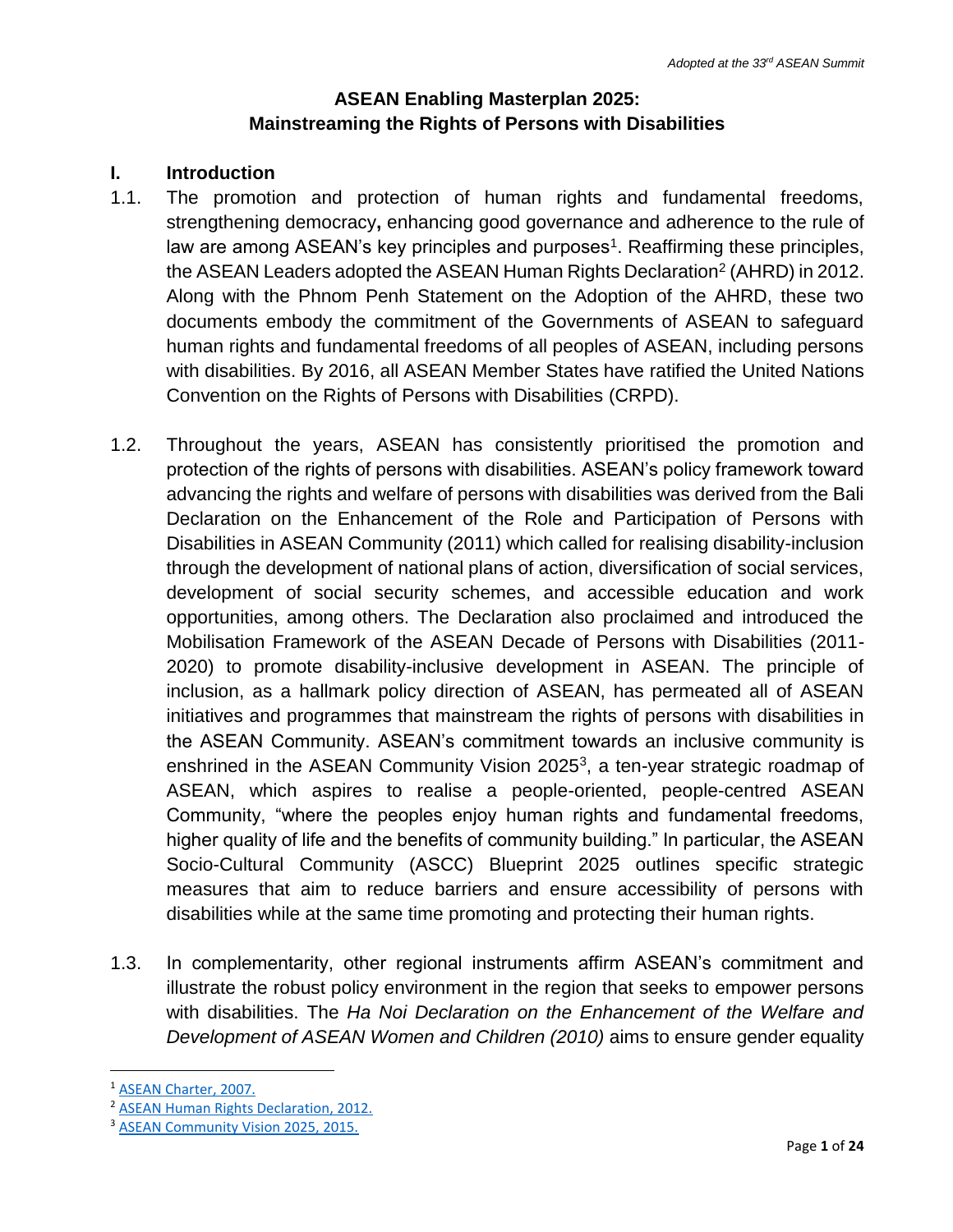in education and school enrolment of children with disabilities and with special needs, among others. The *Kuala Lumpur Declaration on a People-Oriented, People-Centred ASEAN (2015)* calls for the promotion and protection of the rights of persons with disabilities and promote their interests and welfare in ASEAN's future agenda. The *ASEAN Declaration on Strengthening Education for Out-of-School Children and Youth (OOSCY)* states that access to education is a priority to ensure optimal benefits for all children and youth irrespective of disability. The *Declaration on the Elimination of Violence Against Women and Elimination of Violence Against Children in ASEAN (2013)* seeks to protect women and children with disabilities from all forms of violence, abuse and exploitation. The *ASEAN Declaration on Strengthening Social Protection (2013)* articulates that persons with disabilities are entitled to have equitable access to social protection and calls on ASEAN Member States to support national policies, strategies and mechanisms to strengthen the implementation of social protection programmes, as well as effective targeting systems to ensure that social protection services would go to those most in need.

1.4. The policy milestones in ASEAN to advance the rights and welfare of persons with disabilities are inspired by and contribute to global developments. Foremost among these is the 2030 Agenda on Sustainable Development, with its policy thrust of leaving no one behind complementing ASEAN's vision of a people-oriented, people-centred ASEAN Community. The Incheon Strategy to "Make the Right Real" for Persons with Disabilities in Asia and the Pacific calls for the promotion of participation of persons with disabilities by removing barriers and enhancing accessibility, and ensuring gender-responsiveness, through cross-sectoral and multi-stakeholder approaches. The Sendai Framework for Disaster Risk Reduction calls for disability-inclusive response to and recovery from disaster, towards building the resilience of persons with disabilities and recognising their significant role in assessing risks and designing programmes. The New Urban Agenda calls for the "progressive realisation of the right to adequate housing for all as a component of the right to an adequate standard of living", including persons with disabilities. It also calls for the promotion of "appropriate measures in cities and human settlements that facilitate access for persons with disabilities on an equal basis with others, to the physical environment of cities, in particular to public spaces, public transport, housing, education and health facilities, public information and community (including information and communication technologies and systems) and other facilities and services open or provided to the public, in both urban and rural areas". Lastly, it encourages "effective participation and collaboration among all relevant stakeholders, including persons with disabilities, in order to identify opportunities for urban economic development and identify and address existing and emerging challenges". These global developments, among others, influence and shape the policy landscape in ASEAN on persons with disabilities.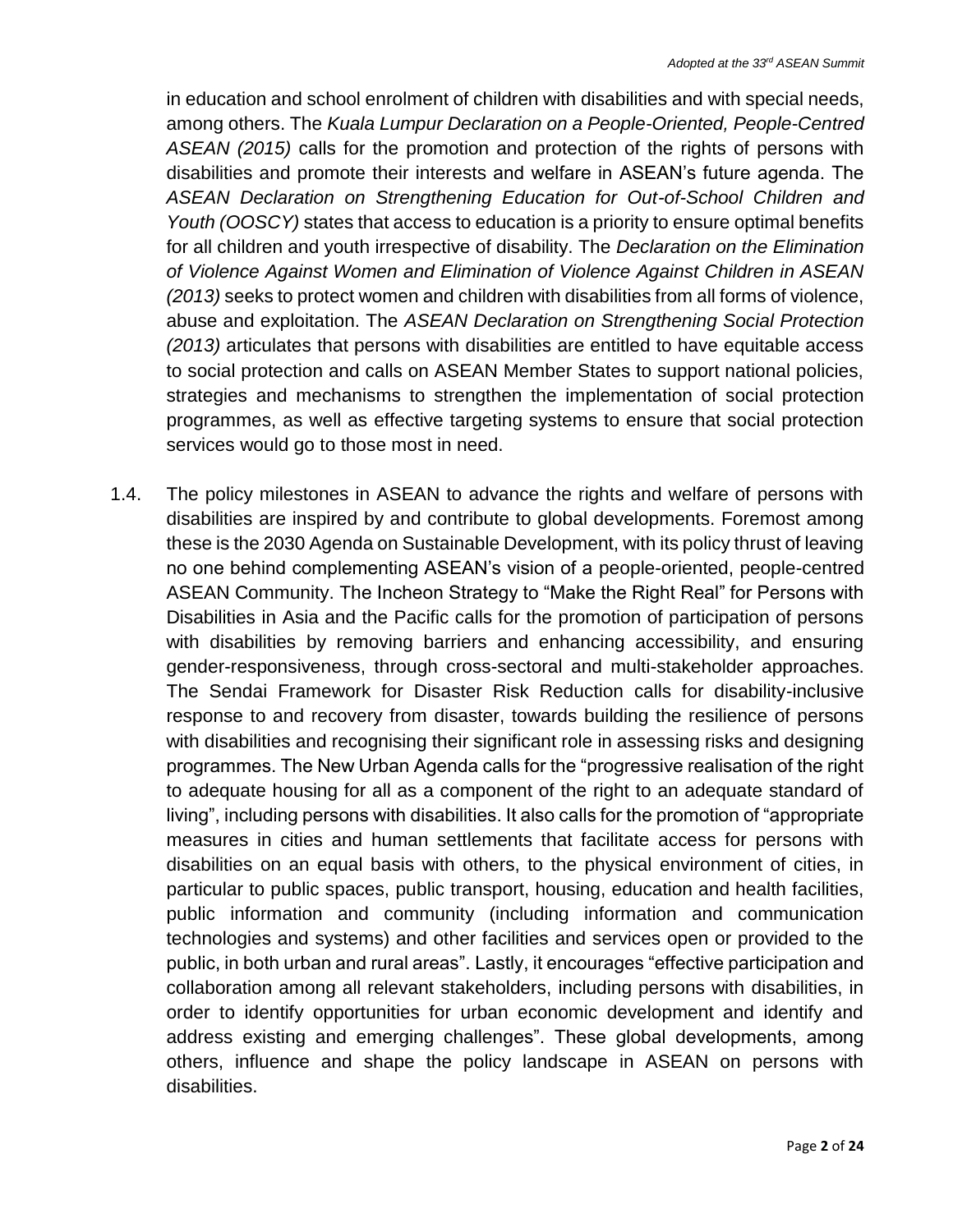1.5. Building on the gains and momentum from these regional and global developments, there is an opportunity to leverage cooperation at the ASEAN level to push for legislative and policy reforms towards fully implementing the CRPD at the national level, to eliminate discrimination, remove barriers, and ensure accessibility. At the same time, actions at the national level can amplify regional collaboration by highlighting issues that are more effectively addressed at the regional level. Such issues include the impact of ASEAN Community integration, particularly economic integration, on ensuring employment and decent work for persons with disabilities. More importantly, in order to ensure that no one is left behind, the post-2020 agenda must be purposive and programmatic in reaching out to persons with disabilities including: children with disabilities, women with disabilities, youth with disabilities**,** elderly/older persons with disabilities, persons with disabilities affected by disasters, conflicts and crises, and persons with disabilities who are victims of violence and trafficking.

#### **II. Rationale**

- 2.1. As mandated, the ASEAN Ministerial Meeting on Social Welfare and Development (AMMSWD) is in charge of social welfare and development for vulnerable groups including persons with disabilities, and the implementation of the CRPD at the national and regional levels. AMMSWD led the process for the development and submission of the Bali Declaration on the Enhancement of the Role and Participation of Persons with Disabilities in ASEAN Community for the adoption by the Leaders in 2011. Together with other instruments, the Declaration encourages the governments and civil society organisations, including NGOs, to work closely with relevant ASEAN sectoral bodies, the ASEAN Intergovernmental Commission on Human Rights (AICHR), and the ASEAN Commission on the Promotion and Protection of the Rights of Women and Children (ACWC), in joint efforts to help protect the rights and accommodate the needs of persons with disabilities, particularly children, women, youth and elderly/older persons.
- 2.2. The AICHR as the overarching human rights body in ASEAN has embarked to enhance disability rights and contribute in addressing the development gaps that affect persons with disabilities in the region since 2015. Working together with relevant ASEAN sectoral bodies, the AICHR convened and co-chaired with the Senior Officials Meeting on Social Welfare and Development (SOMSWD) – the supporting body of AMMSWD - the Task Force on the Mainstreaming of the Rights of Persons with Disabilities in the ASEAN Community (Task Force) as a joint and inter-pillar body with the mandate to develop this Enabling Masterplan. The Task Force comprises representatives of the AICHR, the ten SOMSWD Leaders/Focal Points, and two representatives of the ASEAN Commission on the Promotion and Protection of the Rights of Women and Children (ACWC), the first cross-pillar initiative on disability rights in ASEAN.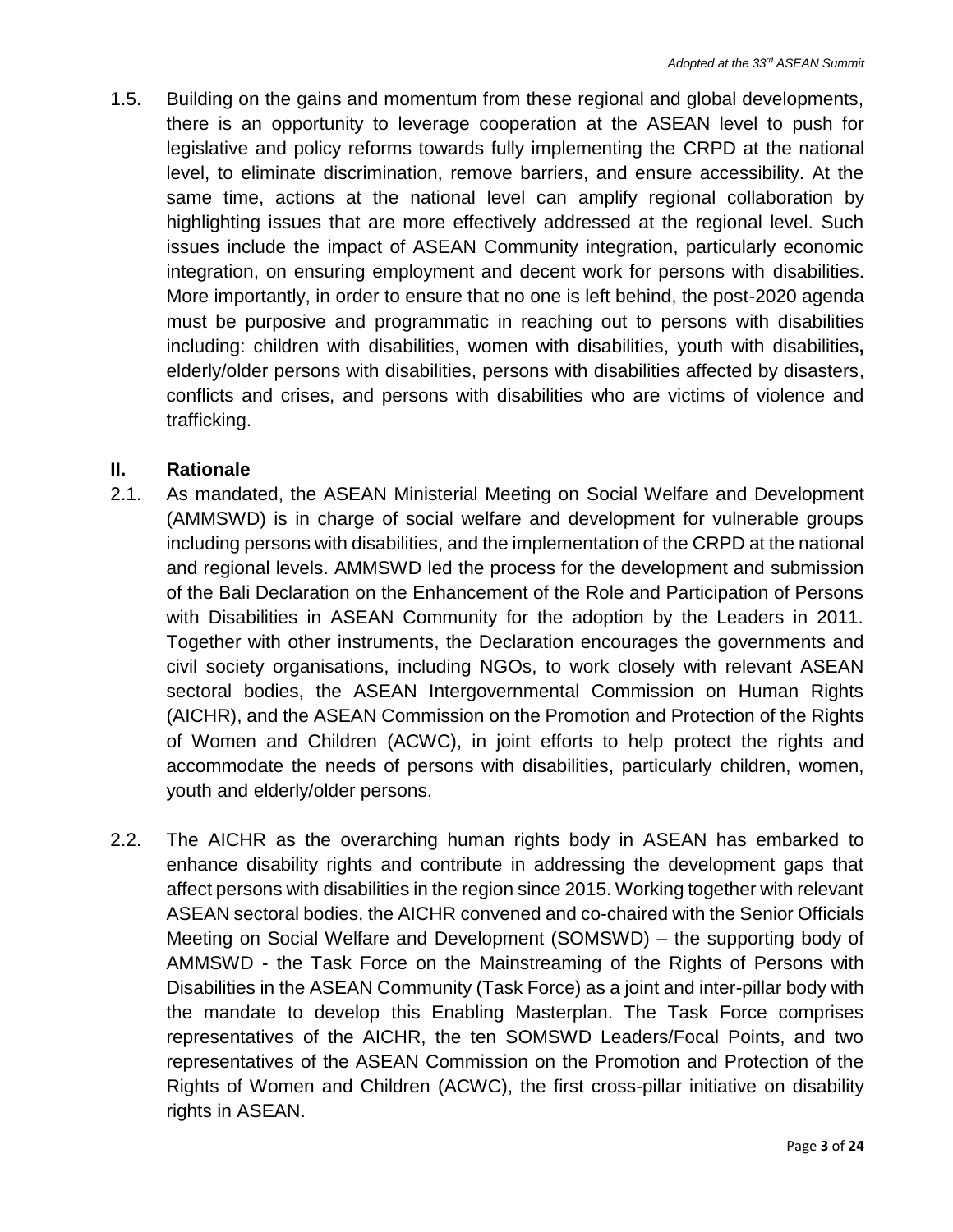- 2.3. The development of the ASEAN Enabling Masterplan 2025: Mainstreaming the Rights of Persons with Disabilities (the Enabling Masterplan) corresponds with the vision set forth in the Bali Declaration on the Enhancement of the Role and Participation of Persons with Disabilities in the ASEAN Community, taking stock of the Mobilisation Framework of the ASEAN Decade of Person with Disabilities (2011 – 2020) and is based on the following guiding principles:
	- 1) **Relevance**. Disability rights pertain to all community pillars as well as their vision and work plan. The key action points that are enumerated in the Enabling Masterplan affirm such relevance and will be a path toward the realisation of an inclusive community;
	- 2) **Complementarity**. The Enabling Masterplan complements existing commitments and aspirations of ASEAN leaders and the Member States**,** most particularly the ASEAN Community Vision 2025, in creating and sustaining an inclusive environment for persons with disabilities;
	- 3) **Interrelatedness**. All human rights, including the rights of persons with disabilities, are interconnected and interdependent. Coordination among sectoral bodies and participation of persons with disabilities and their organisations will be a key success factor in the holistic implementation of this Enabling Masterplan.

The development of the Enabling Masterplan also benefits from contributions of governments, organisations of persons with disabilities, and other key stakeholders through regional consultations of the Task Force and consultations with the ASEAN Disability Forum (ADF), Asia-Pacific Development Centre on Disability (APCD) and experts on disability rights.

- 2.4. The Enabling Masterplan benefited from extensive consultations with the ASEAN Sectoral Bodies, and demonstrates their commitment to contribute to its implementation. Furthermore, the development of the Enabling Masterplan was consulted with the Deputies Secretary-General for ASEAN Political-Security Community (APSC), ASEAN Economic Community (AEC) and ASEAN Socio-Cultural Community (ASCC), and the ASEAN Secretariat affirms its commitment to support its implementation.
- 2.5. The overall goal of the Enabling Masterplan is to contribute to the enhancement of the implementation of the CRPD at regional level, building an inclusive community where independence, freedom of choice, and full and effective participation of persons with disabilities in all areas of life are realised and sustained. The Enabling Masterplan aims to achieve equality and high quality of life for persons with disabilities, their family members, personal assistants and caregivers, where applicable.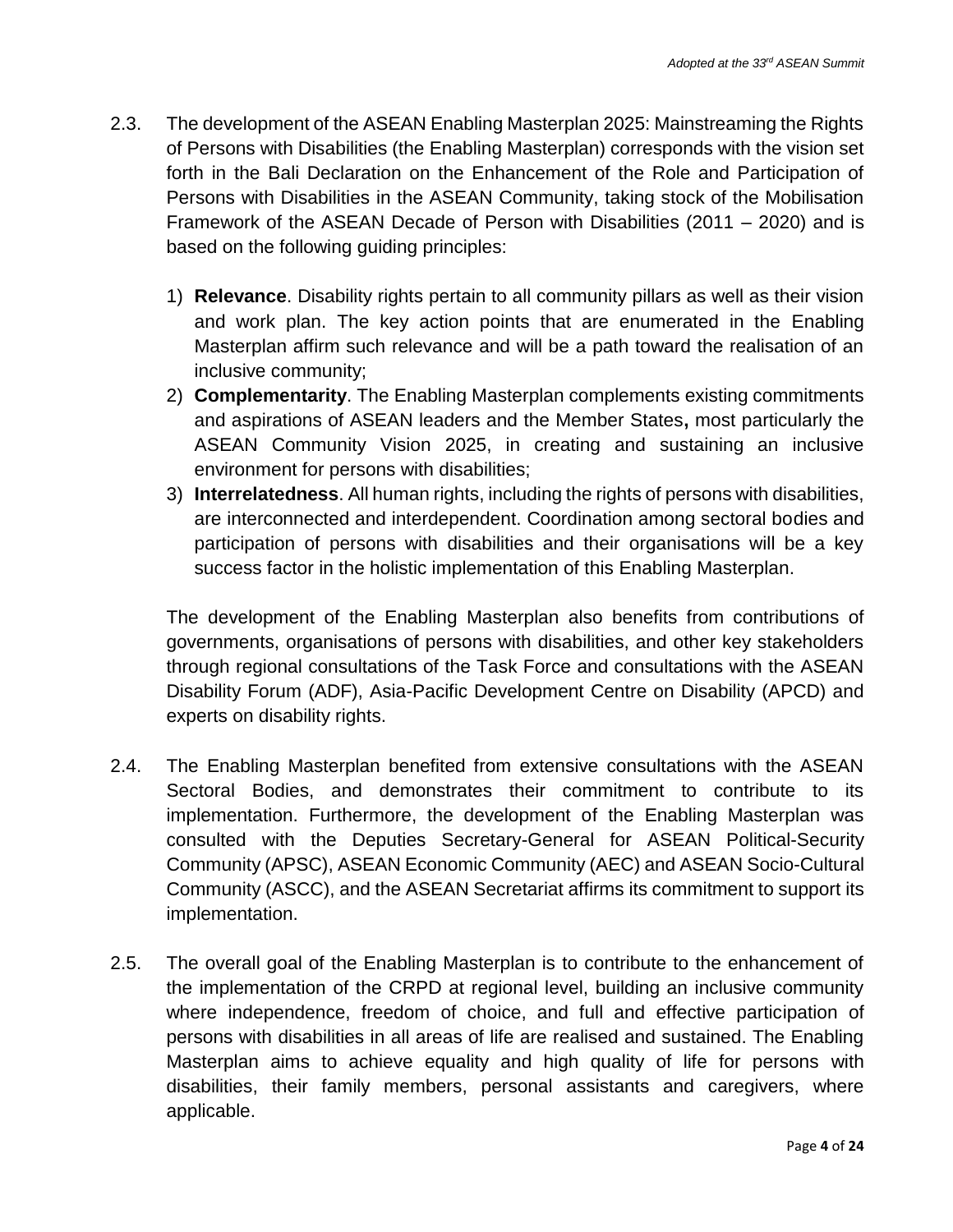- 2.6. The Enabling Masterplan also seeks to complement and concretise the ASEAN Community Vision 2025 in mainstreaming the rights of persons with disabilities across all three pillars of the ASEAN Community, and fosters Member States' commitment towards an inclusive community. It is guided by the underlying principles that for all actions concerning persons with disabilities whether undertaken by individuals, public or private social welfare institutions, courts of law, administrative authorities or legislative bodies or entities, their interests and needs must be taken into consideration, acknowledging that inclusion and mainstreaming should be promoted and specialised approaches considered as a last resort. Additionally, as ASEAN is aiming at embedding sustainable development in line with the 2030 Agenda, the Enabling Masterplan serves as a key instrument in steering its policies and programmes to be inclusive for persons with disabilities.
- 2.7. The Enabling Masterplan does not only aim to fulfil the promises of ASEAN Member States to its citizens with disabilities through the Bali Declaration and the ASEAN Community Blueprints 2025, it also intends to assist ASEAN Member States in harmonising local laws and policies.
- 2.8. The Enabling Masterplan adheres to the general principles of the CRPD, a common human rights instrument to all ASEAN Member States, namely:
	- a. Respect for inherent dignity, individual autonomy including the freedom to make one's own choices, and independence of persons;
	- b. Non-discrimination;
	- c. Full and effective participation and inclusion in society;
	- d. Respect for difference and acceptance of persons with disabilities as part of human diversity and humanity;
	- e. Equality of opportunity;
	- f. Accessibility;
	- g. Equality between men and women;
	- h. Respect for the evolving capacities of children with disabilities and respect for the right of children with disabilities to preserve identities.

## **III. Priority Areas/Key Action Points**

3.1. The Enabling Masterplan initially identifies priority areas/key action points to continue the implementation of the Bali Declaration and Mobilisation Framework towards the enhanced implementation of the CRPD. These priority areas/key action points are specified in recognition of the importance of inclusion of persons with disabilities in the political, legal, economic, social and cultural environment and the full realisation of their rights.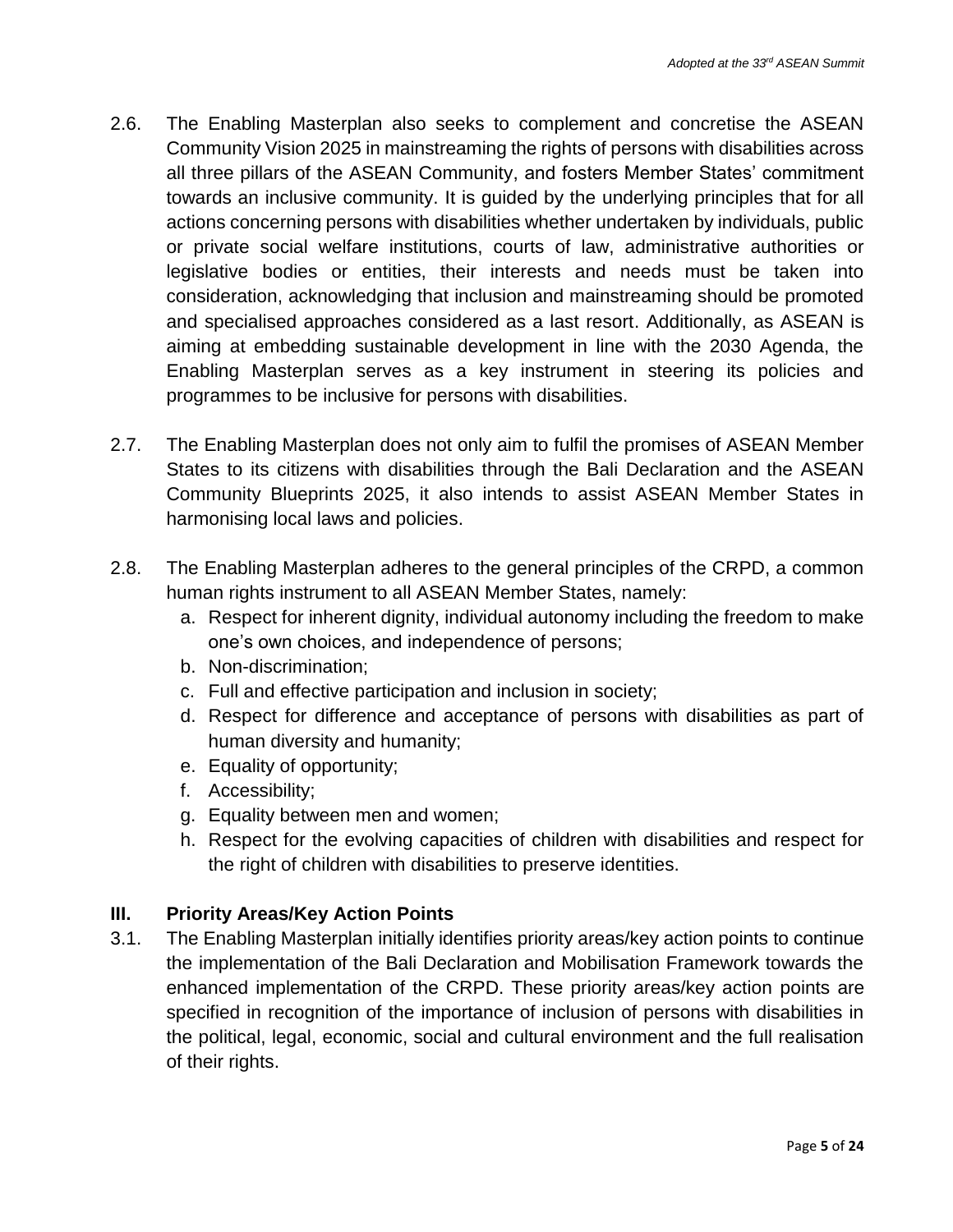3.2. While recognising the equal importance of all key target areas set forth in the Bali Declaration, the Enabling Masterplan also acknowledges the challenges in allocating resources towards achieving all goals within a limited timeframe. Thus, the Enabling Masterplan aims to focus ASEAN's efforts and resources on key priority areas which are aligned with the three ASEAN Community Blueprints and would create concrete impact to the peoples of ASEAN. Acknowledging that the Enabling Masterplan is a limited framework, not encompassing the full range of obligations in the CRPD and other frameworks to which individual ASEAN Member States belong, Member States are strongly encouraged to simultaneously pursue action beyond the Enabling Masterplan priority areas. Valuable information on approach as well as the results of these efforts should be shared with other Members and ASEAN officials in future regional dialogues.

#### **IV. Implementation**

- 4.1. The Enabling Masterplan recognises the obligations of Member States to respect, promote, protect, and fulfil the rights of persons with disabilities set forth in the CRPD and other human rights instruments relevant to all rights holders, particularly persons with disabilities. To translate these obligations into actions, Member States are expected to create an enabling environment, including building capacity of both government mechanisms/implementers and duty bearers, to enhance understanding of human rights principles and their effective application. In this spirit, the Enabling Masterplan will be operationalised by the relevant Sectoral Bodies according to their respective priority areas by translating the key action points of mainstreaming human rights of persons with disabilities into specific action lines or programmes, projects, and activities as part of their respective work plans, and shall report their progress to their respective conferences.
- 4.2. The AMMSWD as the focal point for inter-pillar cooperation shall oversee the implementation of the Enabling Masterplan, and will receive an annual report from the ASEAN Secretariat on the progress of implementation of the Enabling Masterplan in the three Communities for consolidation and forward the report to the three ASEAN Community Councils.
- 4.3. The ASEAN Secretariat shall report the progress of the implementation of the Enabling Masterplan for the three Communities to the Joint Consultative Meeting (JCM).
- 4.4. The Coordinating Conference of the APSC (ASCCO), the Committee of the Whole (COW) for AEC and the Coordinating Conference on the ASCC (SOC-COM) shall have a standing agenda item on the progress of implementation of the Enabling Masterplan during their respective conferences.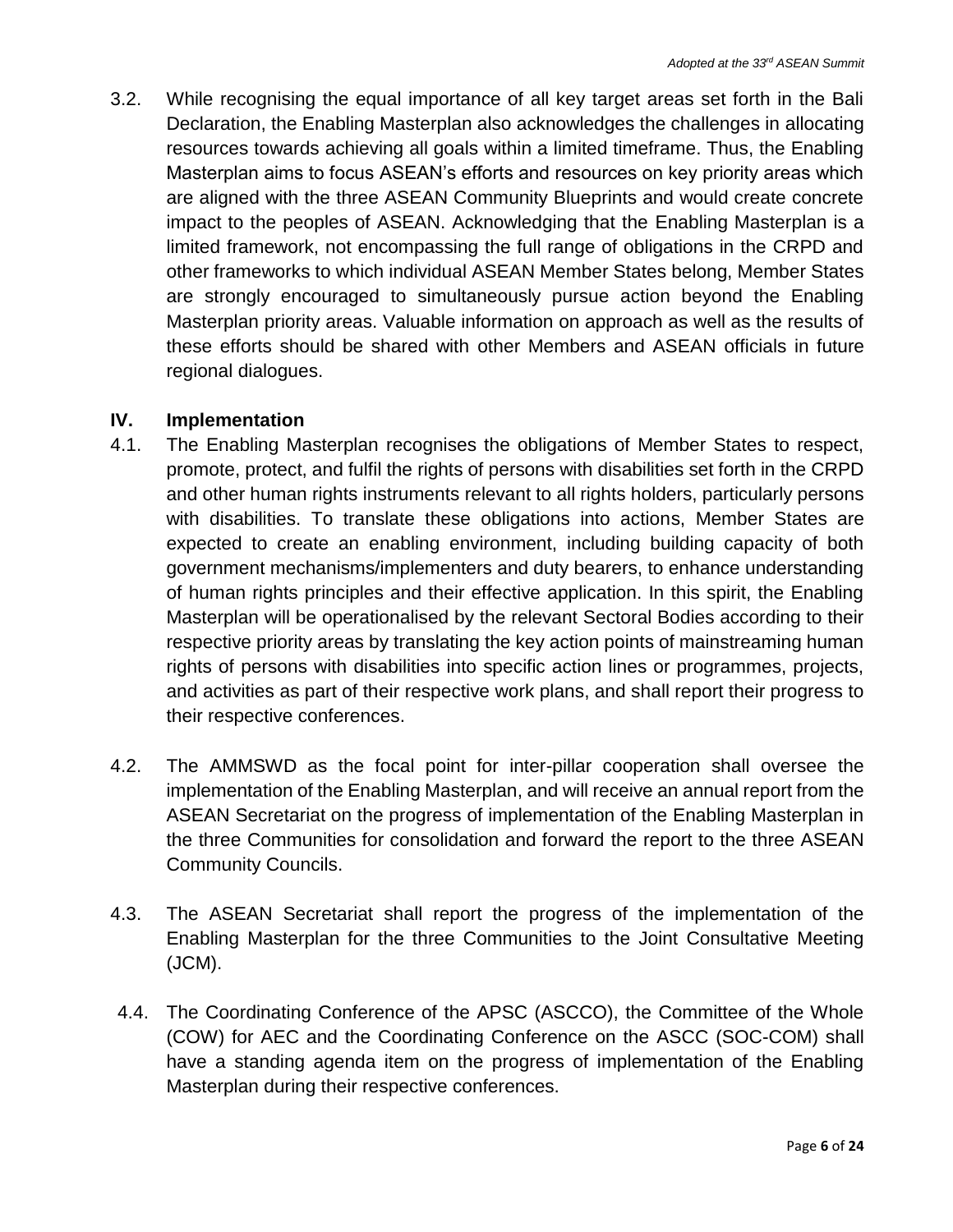4.5. The implementation of the Enabling Masterplan shall employ strategies and approaches that will maximise the role of ASEAN Organs and Bodies, encourage participation of civil society organisations, in particular organisations of persons with disabilities, to enhance opportunities for stakeholder engagement and partnership, including but not limited to, regular public-private-people partnerships (PPPP) conference, social entrepreneurship, and corporate social responsibility for inclusive and sustainable development.

#### **V. Monitoring and Evaluation**

- 5.1. The review and assessment of the Enabling Masterplan shall utilise an existing or agreed upon Monitoring and Evaluation (M&E) Strategy and Results framework, which includes targets, indicators, and evaluation criteria. Other appropriate approaches and methodologies, including but not limited to systematic collection of data and qualitative and quantitative evaluations, are encouraged to assess the impact of policies/programmes/projects arising from the Enabling Masterplan at the regional, national, and sectoral levels.
- 5.2. A Mid-Term Evaluation, covering the period of 2018-2021, and an End-of-Term Evaluation, covering the period of 2021-2025, will be conducted to monitor progress and evaluate outcomes/impacts towards achievement of the Enabling Masterplan under the leadership of SOMSWD. The Mid-Term Evaluation will consider enhancing the implementation of the Enabling Masterplan for persons with different types of disabilities, including migrant workers with disabilities, among others.
- 5.3. The participation of civil society organisations, and in particular organisations of persons with disabilities, in the monitoring and evaluation of the Enabling Masterplan is crucial for ensuring its effective implementation.

## **VI. Capacity-building and Partnership for Change**

6.1. Persons with disabilities, organisations of persons with disabilities**,** relevant government officials, civil society organisations, and other stakeholders shall be engaged in capacity-building activities for them to have the opportunity to gain appropriate knowledge, experience, and skills to translate international commitments into outcomes at the community level and to further the inclusion of persons with disabilities. Capacity-building activities will be focused towards enabling equal and equitable opportunity for social and economic inclusion, including the areas of health, education, employment, civil service, technological innovation, financial inclusion, entrepreneurship, reasonable accommodation on various services, and creating an inclusive environment for judicial and political processes, social events and leisure activities.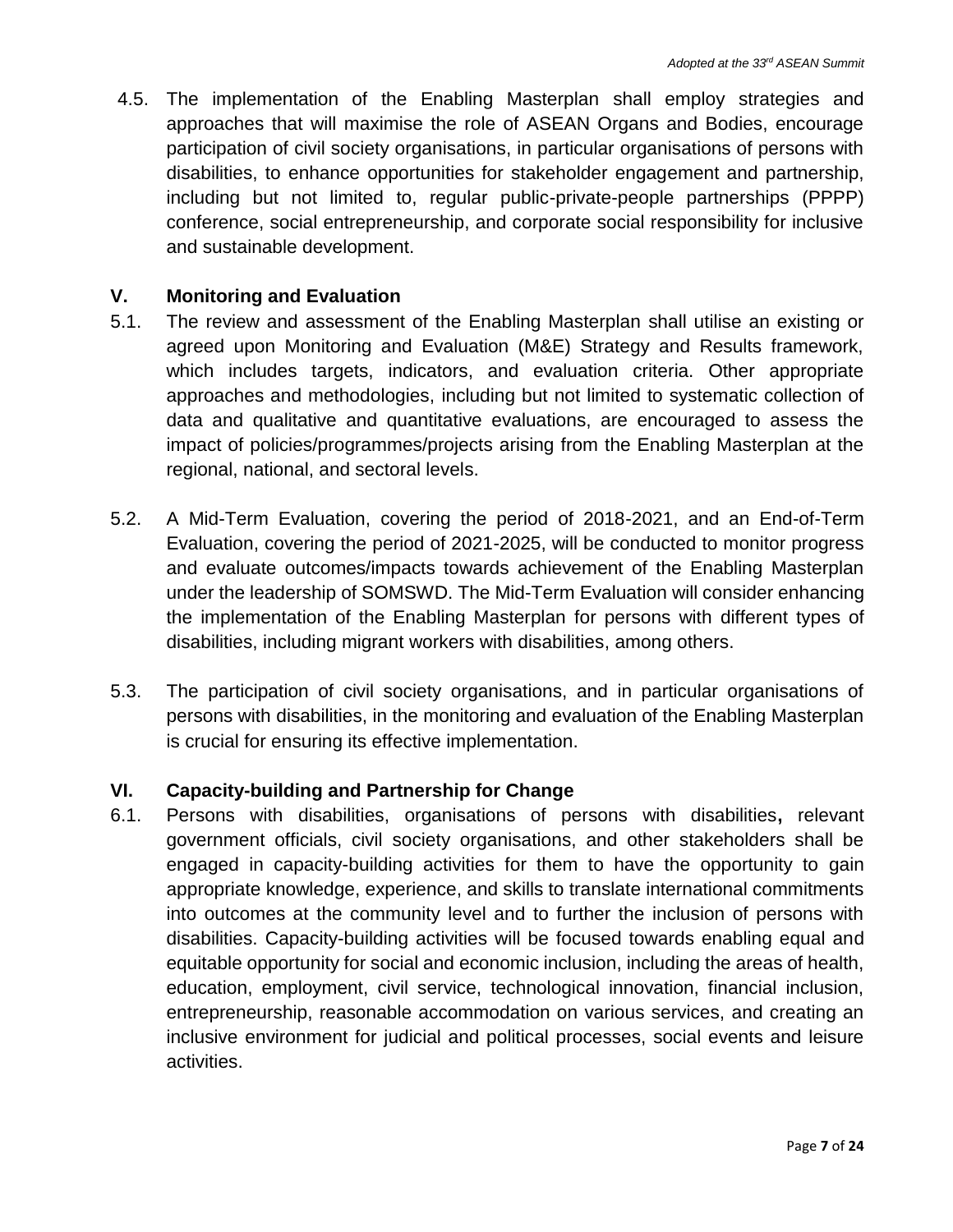- 6.2. Disability-inclusive development will also be advanced by sharing information. The utility of research and information, including statistical data, research publications, and information on best practices is maximised by their broad dissemination. Effective distribution includes making such materials and information, as well as international instruments, as widely available in different languages and accessible formats as possible.
- 6.3. Regular policy dialogue events will be held to ensure integration of the three ASEAN Community pillars on cross-cutting issues with regard to persons with disabilities with participation of all relevant stakeholders including government officials, organisations of persons with disabilities and CSOs.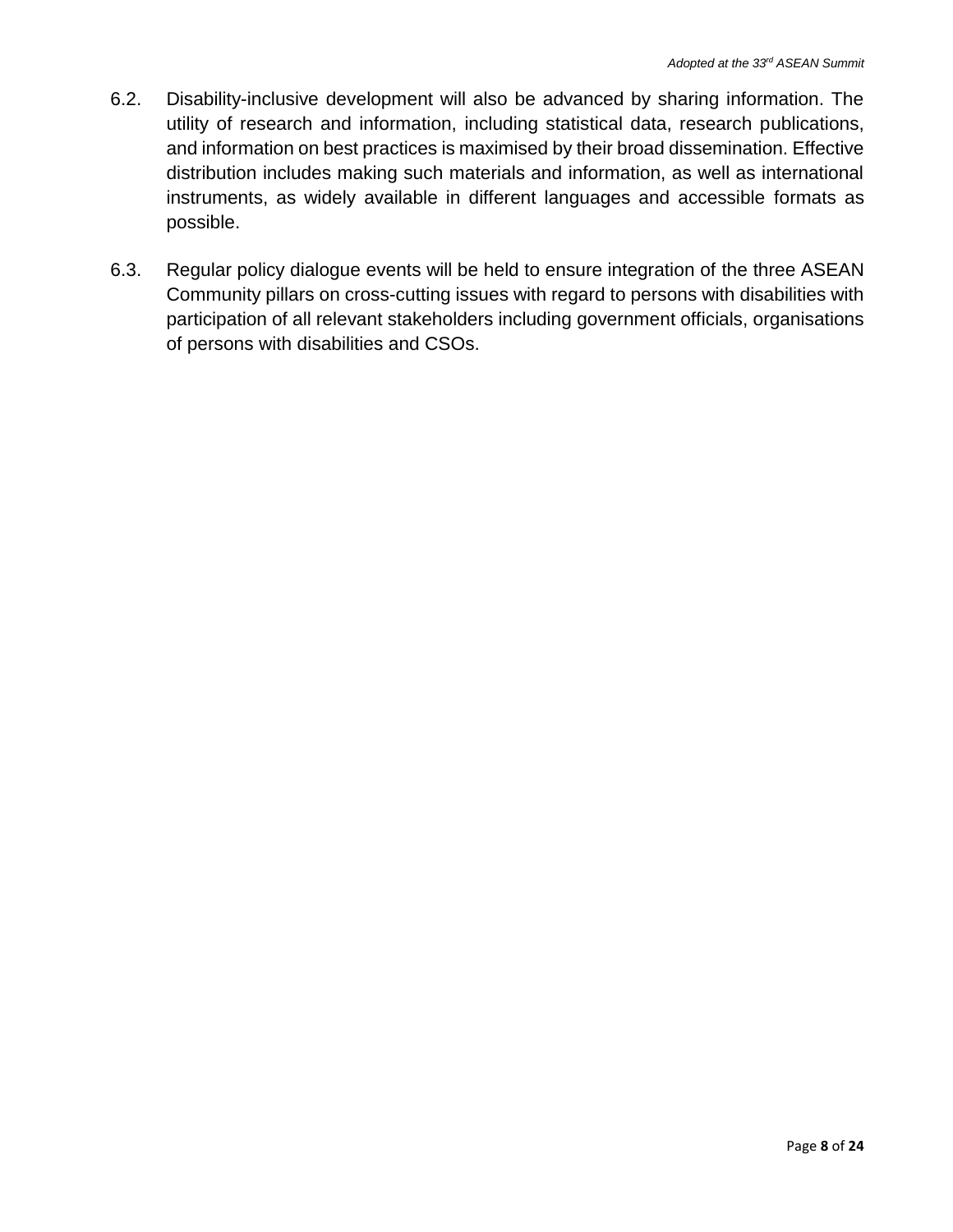# **ASEAN Enabling Masterplan 2025: Mainstreaming the Rights of Persons with Disabilities**

| <b>ASEAN Political-</b>                       | <b>Key Action Points</b>                                                                                                                                                                                                                                                                                                                                                                                                                                                                                                                                                                                                                                      |
|-----------------------------------------------|---------------------------------------------------------------------------------------------------------------------------------------------------------------------------------------------------------------------------------------------------------------------------------------------------------------------------------------------------------------------------------------------------------------------------------------------------------------------------------------------------------------------------------------------------------------------------------------------------------------------------------------------------------------|
| <b>Security Community</b><br>(APSC) Blueprint |                                                                                                                                                                                                                                                                                                                                                                                                                                                                                                                                                                                                                                                               |
| 2025                                          |                                                                                                                                                                                                                                                                                                                                                                                                                                                                                                                                                                                                                                                               |
| A. Rules-based,                               | APSC 1 Encourage taking all appropriate legislative and administrative measures to promote and                                                                                                                                                                                                                                                                                                                                                                                                                                                                                                                                                                |
| People-Oriented,                              | protect the rights of persons with disabilities to fully and meaningfully participate in public and                                                                                                                                                                                                                                                                                                                                                                                                                                                                                                                                                           |
| <b>People-Centered</b>                        | political life to vote, to be elected and to access to justice on an equal basis with those without                                                                                                                                                                                                                                                                                                                                                                                                                                                                                                                                                           |
| <b>Community</b>                              | disabilities;                                                                                                                                                                                                                                                                                                                                                                                                                                                                                                                                                                                                                                                 |
|                                               | APSC 2 Encourage access to information from public and private sector websites on reasonable<br>accommodation for court services, elections, accessible election and universal design polling<br>stations, and other political processes by developing a disability-inclusive system with the use of<br>new technologies and alternative formats such as braille, audio, closed-captioned and/or audio-<br>described videos, and universally designed electronic formats, making available subtitles in the<br>videos and television, assistance of professional sign language interpreters, and cartoon materials<br>for persons with learning disabilities; |
|                                               | APSC 3 Establish accessible networks of legal aid professionals and organisations specialised in<br>disability and human rights to provide legal assistance to persons with disabilities who are unable<br>to afford legal representation;                                                                                                                                                                                                                                                                                                                                                                                                                    |
|                                               | APSC 4 Conduct training and capacity-building activities on disability perspectives and human<br>rights principles and their application in the daily work of legal professionals such as lawyers,<br>judges, prosecutors, correctional officers, social welfare officers, police and others as a means of<br>respecting, protecting and fulfilling these rights;                                                                                                                                                                                                                                                                                             |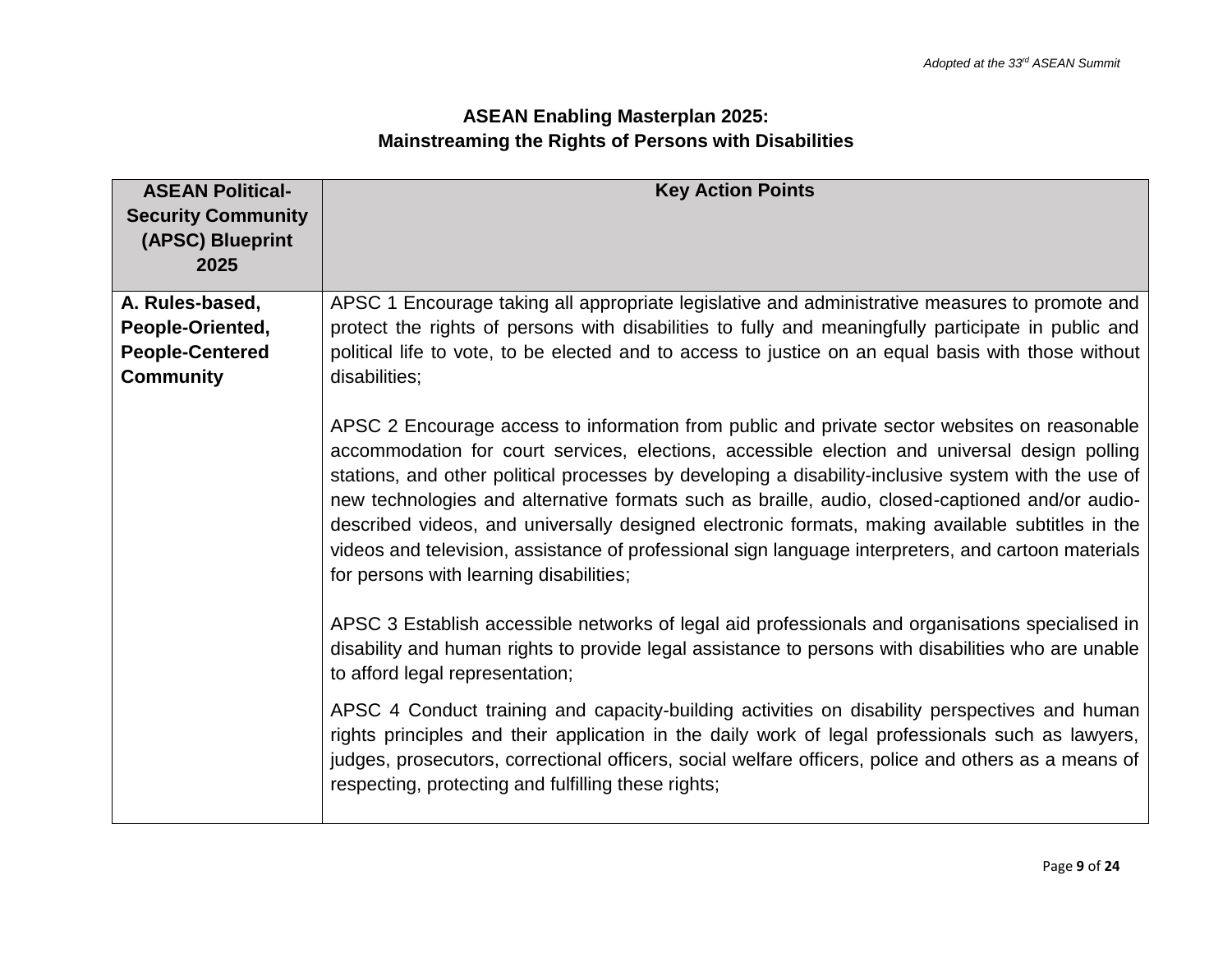| <b>ASEAN Political-</b>   | <b>Key Action Points</b>                                                                                                                                                                                                                                                                                                                    |
|---------------------------|---------------------------------------------------------------------------------------------------------------------------------------------------------------------------------------------------------------------------------------------------------------------------------------------------------------------------------------------|
| <b>Security Community</b> |                                                                                                                                                                                                                                                                                                                                             |
| (APSC) Blueprint          |                                                                                                                                                                                                                                                                                                                                             |
| 2025                      |                                                                                                                                                                                                                                                                                                                                             |
|                           |                                                                                                                                                                                                                                                                                                                                             |
|                           | APSC 5 Raise awareness within the judiciary, political bodies, and election commissions on the                                                                                                                                                                                                                                              |
|                           | rights of persons with disabilities and disability inclusion through the celebration of the International                                                                                                                                                                                                                                   |
|                           | Day of Persons with Disabilities (IDPD) and other relevant events, such as arts and sports events                                                                                                                                                                                                                                           |
|                           | as well as various communication and informative media;                                                                                                                                                                                                                                                                                     |
|                           | APSC 6 Encourage ASEAN Member States to enhance engagement with the UN Committee on<br>the Rights of Persons with Disabilities and other international mechanisms particularly through the<br>submission of country reports on implementation of the UNCRPD, UNCEDAW, and UNCRC;                                                            |
|                           | APSC 7 Strengthen the network of organisations of persons with disabilities and government<br>agencies that handle persons with disabilities concerns in ASEAN and encourage their coordination<br>with ASEAN counterparts in the effective implementation of international and regional human rights<br>commitments through the following: |
|                           | APSC 7.1 Develop a pool of experts on disability rights, including expert persons with<br>disabilities to promote understanding, knowledge and appreciation for the diversity of<br>challenges and state policy innovations in ASEAN Member States, including through the<br>ASEAN University Network (AUN) and ASEAN Studies Centres;      |
|                           | APSC 7.2 Organising capacity-building activities for government officials, think-tanks, youth<br>and civil society organisations (CSOs)to share experiences on democracy and principles of<br>democratic inclusion for persons with disabilities;                                                                                           |
|                           | APSC 7.3 Promote inclusive dialogue and partnership among governments and<br>stakeholders to develop and implement initiatives that can enhance participatory and<br>effective governance for persons with disabilities;                                                                                                                    |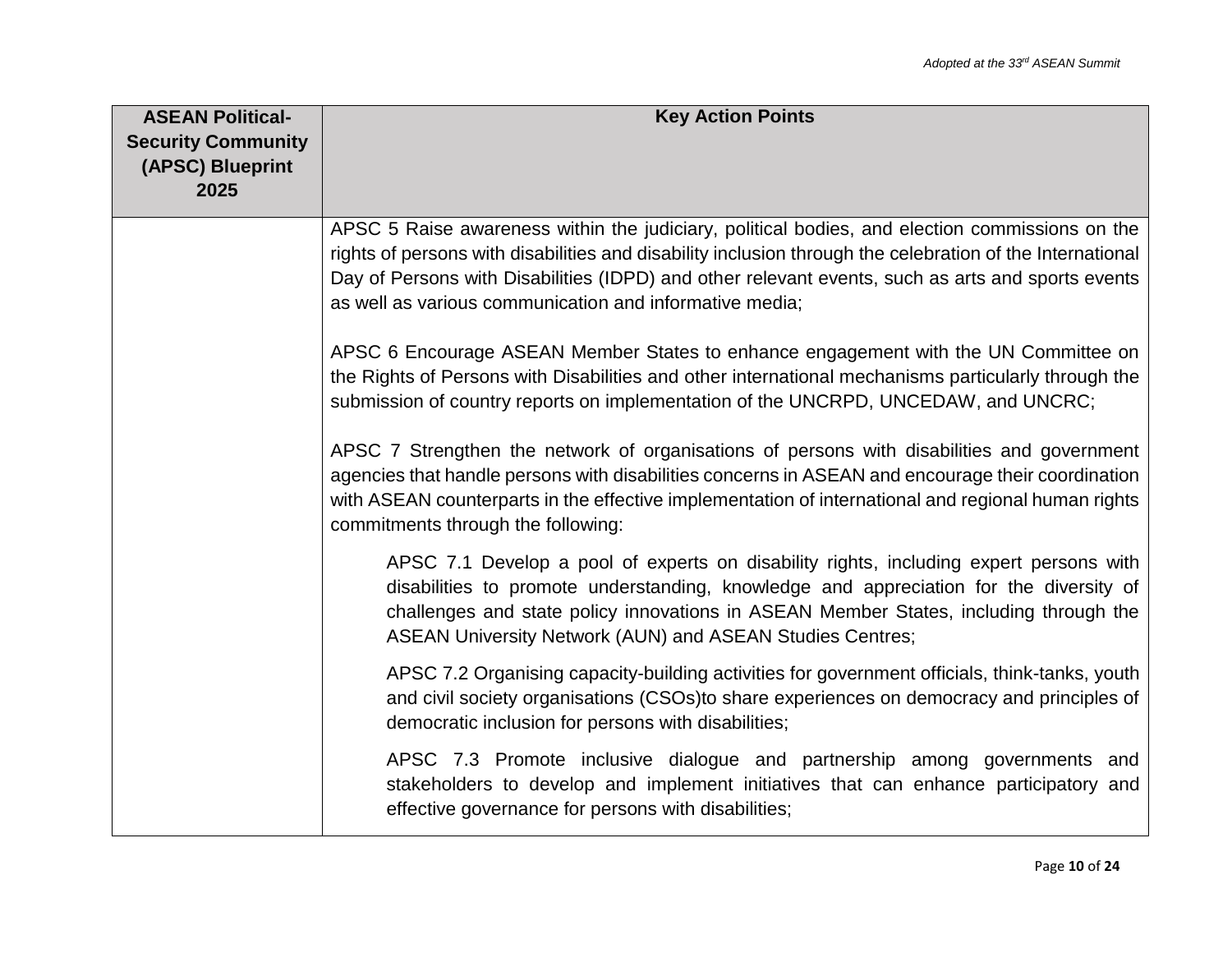| <b>ASEAN Political-</b><br><b>Security Community</b><br>(APSC) Blueprint<br>2025 | <b>Key Action Points</b>                                                                                                                                                                                                                                                                                                                                                                                             |
|----------------------------------------------------------------------------------|----------------------------------------------------------------------------------------------------------------------------------------------------------------------------------------------------------------------------------------------------------------------------------------------------------------------------------------------------------------------------------------------------------------------|
|                                                                                  | APSC 7.4 Support the ASEAN Foundation to strengthen its collaboration with the private<br>sector and other relevant stakeholders to instil corporate social responsibility in making<br>private sector information, services and spaces inclusive of persons with disabilities;                                                                                                                                      |
|                                                                                  | APSC 7.5 Enhance cooperation between ALAWMM and ALA and other Track II<br>organisations including organisations of persons with disabilities, through seminars,<br>workshops and research on international law, and application of international conventions<br>such as CRPD to national legal frameworks;                                                                                                           |
|                                                                                  | APSC 7.6 Encourage interaction and consultation, where appropriate, among AICHR,<br>relevant ASEAN Sectoral Bodies and other stakeholders, including organisations of persons<br>with disabilities, and CSOs concerned with the promotion and protection of the rights of<br>persons with disabilities including through sustaining an annual AICHR regional dialogue on<br>the rights of persons with disabilities; |
|                                                                                  | APSC 7.7 Encourage engagement of organisations of persons with disabilities with the<br>ASEAN Inter-Parliamentary Assembly and ASEAN governments at national level in<br>promoting a rules-based ASEAN Community, including the implementation of the ASEAN<br>Enabling Masterplan at the national level;                                                                                                            |
|                                                                                  | APSC 7.8 Promote outreach and joint activities between ASEAN Bodies and ASEAN<br>stakeholders, including organisations of persons with disabilities, persons with disabilities<br>and the organisations that represent them at the national and regional levels.                                                                                                                                                     |
| <b>B. Peaceful, Secure,</b><br>and Stable Region                                 | APSC 8 Strengthen national and local policies to provide reasonable accommodation to children,<br>youth, women, and elderly/older persons who often experience some form of disability due to<br>ageing;                                                                                                                                                                                                             |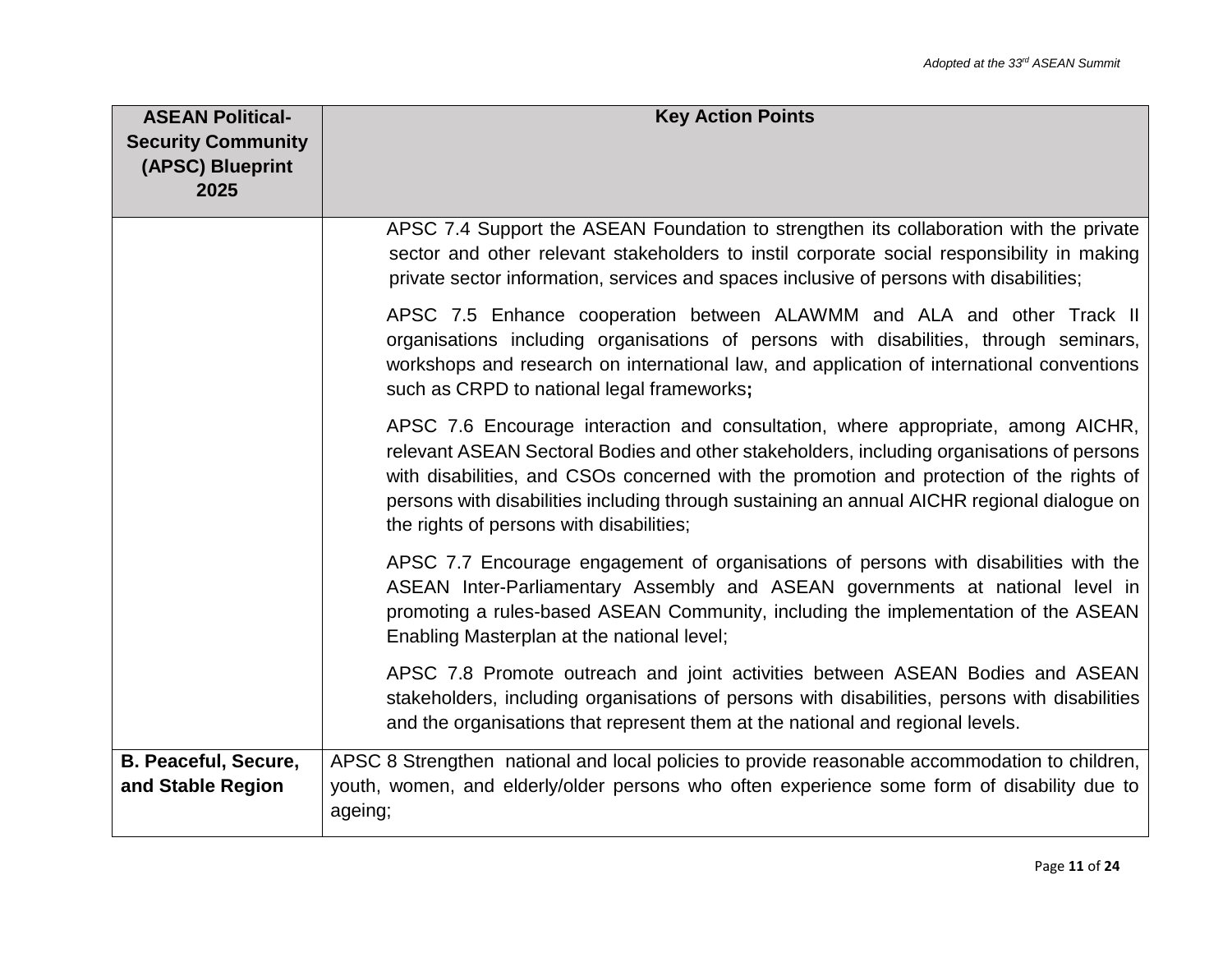| <b>ASEAN Political-</b><br><b>Security Community</b><br>(APSC) Blueprint<br>2025 | <b>Key Action Points</b>                                                                                                                                                                                                                                                                                                                                                                                                                                                                                                                                                                                                                                                                                        |
|----------------------------------------------------------------------------------|-----------------------------------------------------------------------------------------------------------------------------------------------------------------------------------------------------------------------------------------------------------------------------------------------------------------------------------------------------------------------------------------------------------------------------------------------------------------------------------------------------------------------------------------------------------------------------------------------------------------------------------------------------------------------------------------------------------------|
|                                                                                  | APSC 9 Encourage cooperation between sectoral bodies and organisations of persons with<br>disabilities to contribute to the effective implementation of the Work Programme of the ASEAN Plan<br>of Action to Combat Transnational Crimes including terrorism, violent extremism, illicit drug<br>trafficking, trafficking in persons including women and children with disabilities, arms smuggling,<br>sea piracy, money laundering, international economic crimes and cybercrimes;                                                                                                                                                                                                                            |
|                                                                                  | APSC 10 Intensify efforts towards a Drug-Free ASEAN by producing accessible information and<br>educational campaign materials for persons with disabilities and encouraging rehabilitation<br>institutions to make their facilities and services in full conformity with universal design principles;                                                                                                                                                                                                                                                                                                                                                                                                           |
|                                                                                  | APSC 11 Extend protection, in collaboration with organisations of persons with disabilities, for<br>refugees and asylum seekers with disabilities in accordance with international and national legal<br>obligations of ASEAN Member States, including under the UNCRPD;                                                                                                                                                                                                                                                                                                                                                                                                                                        |
|                                                                                  | APSC 12 Harmonise the efforts of the ASEAN Committee on Disaster Management (ACDM),<br>ASEAN Coordinating Centre for Humanitarian Assistance on Disaster Management (AHA Centre),<br>ASEAN Regional Disaster Emergency Response Simulation Exercise (ARDEX), and the ASEAN<br>Regional Forum Disaster Relief Exercise (ARF DiRex) and the provisions of the ASEAN Agreement<br>on Disaster Management and Emergency Response (AADMER), the ASEAN Joint Disaster<br>Response Plan (AJDRP), and the Declaration on One ASEAN One Response with international<br>and regional disability and human rights frameworks to protect the rights of person with disabilities<br>before, during, and after the disasters; |
|                                                                                  | APSC 13 Develop disability-inclusive disaster resilience plans in consultation with organisations of<br>persons with disabilities and persons with disabilities including budget allocation, assistive device,<br>medical treatment, accessibility to healthcare and accommodation services, emergency situation<br>preparation, disaster response strategies, disaster relief plans and services, and monitoring and                                                                                                                                                                                                                                                                                           |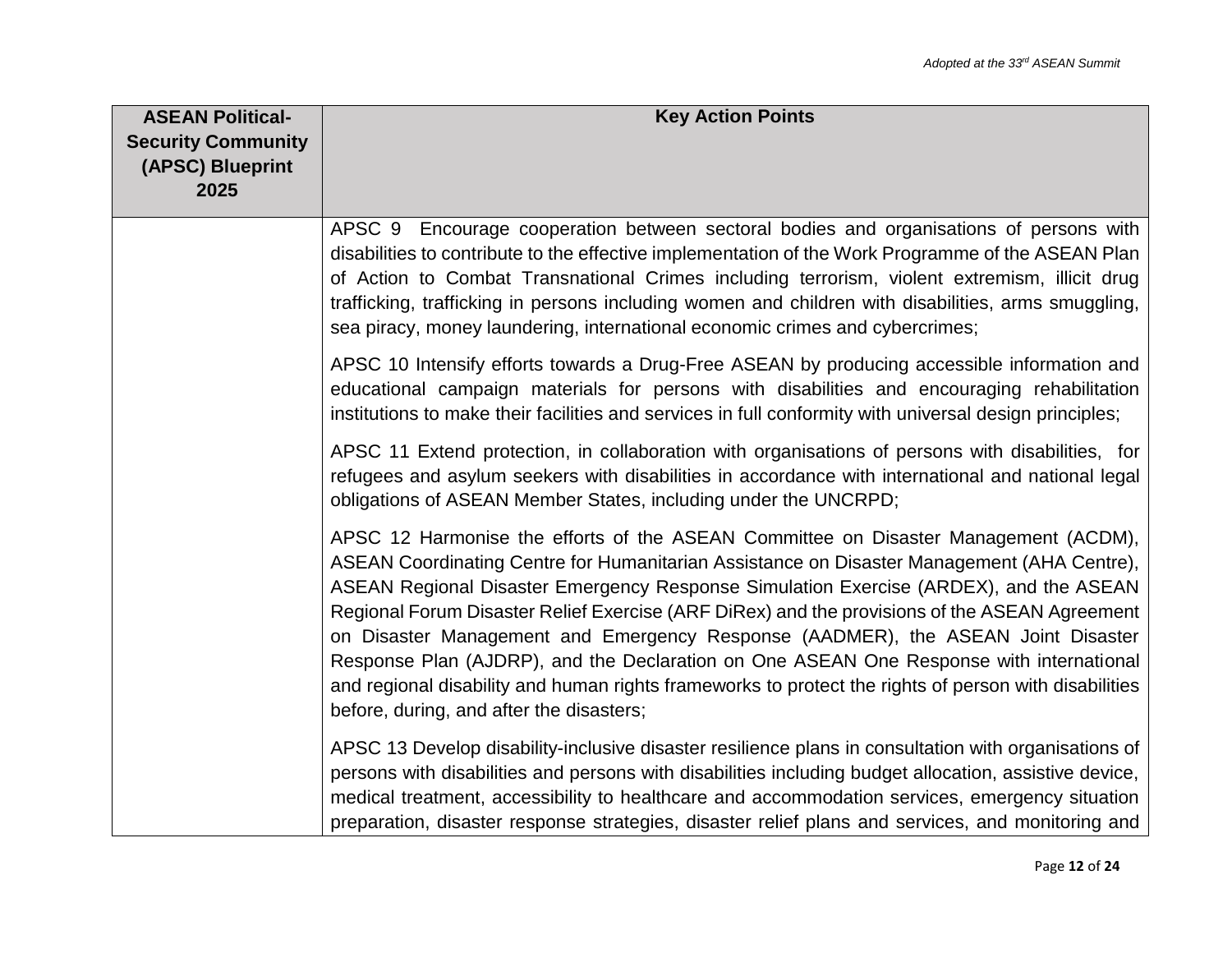| <b>ASEAN Political-</b><br><b>Security Community</b><br>(APSC) Blueprint<br>2025    | <b>Key Action Points</b>                                                                                                                                                                                                                                                                                                                                                                                                                                                                                                        |
|-------------------------------------------------------------------------------------|---------------------------------------------------------------------------------------------------------------------------------------------------------------------------------------------------------------------------------------------------------------------------------------------------------------------------------------------------------------------------------------------------------------------------------------------------------------------------------------------------------------------------------|
|                                                                                     | evaluation mechanisms to mitigate the impacts of disasters on persons with disabilities, particularly<br>women, children, elderly/older persons;                                                                                                                                                                                                                                                                                                                                                                                |
|                                                                                     | APSC 14 Establish a network of disability and human rights professionals among emergency<br>response managers and responders and consult network of organisations of persons with<br>disabilities in the planning, implementation, and evaluation of policies and programs on disaster<br>and emergency preparedness;                                                                                                                                                                                                           |
|                                                                                     | APSC 15 Promote the sharing of innovations, good practices and lessons learned on disability<br>inclusive disaster management plans, programmes, and procedures, including but not limited to<br>regional dialogues with organisations of persons with disabilities, ASEAN bodies and organs as<br>well as relevant stakeholders;                                                                                                                                                                                               |
|                                                                                     | APSC 16 Support an effective coordination mechanism among ASEAN sectoral bodies, national<br>statistical ministries/institutions, and local communities that will focus on gathering and<br>disseminating reliable, coherent, and comprehensive statistics on persons who are often greatly<br>affected in disaster situations such as children, women, elderly/older persons, and persons with<br>disabilities to ensure that this information informs decisions on effective allocation of disaster<br>preparation resources. |
| <b>C. ASEAN Centrality</b><br>in a Dynamic, and<br>outward-looking<br><b>Region</b> | APSC 17 Encourage regular meetings between relevant Senior Officials with organisations of<br>persons with disabilities and persons with disabilities on the region's strategic direction for upholding<br>the rights of persons with disabilities, in keeping with vision 2025 of "Forging Ahead Together";                                                                                                                                                                                                                    |
|                                                                                     | APSC 18 Facilitate continuous capacity-building efforts and partnership among ASEAN Member<br>States, Organs, and Bodies with organisations of persons with disabilities towards the full and                                                                                                                                                                                                                                                                                                                                   |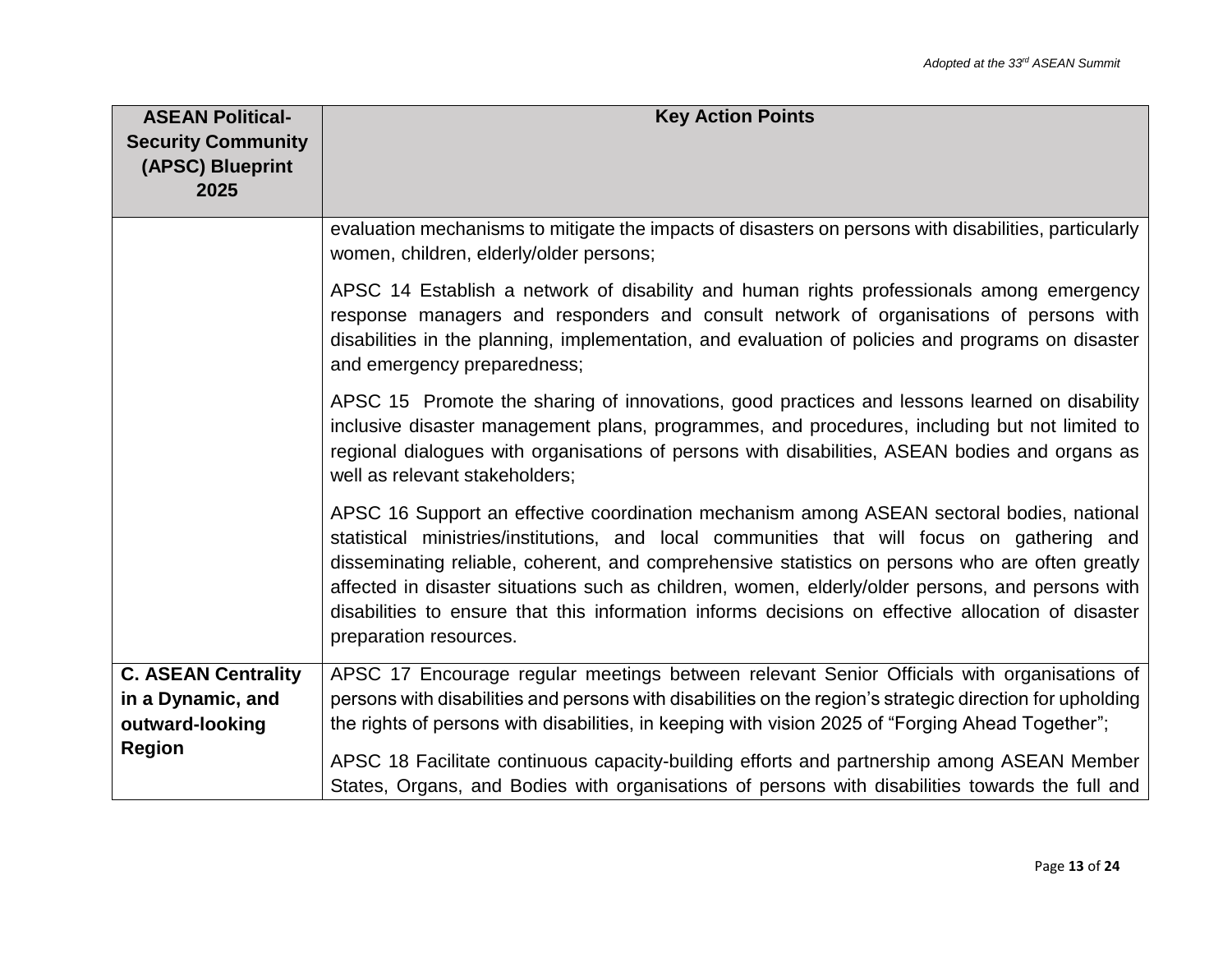| <b>ASEAN Political-</b><br><b>Security Community</b><br>(APSC) Blueprint<br>2025 | <b>Key Action Points</b>                                                                                                                                                                                                                                                                                                                                   |
|----------------------------------------------------------------------------------|------------------------------------------------------------------------------------------------------------------------------------------------------------------------------------------------------------------------------------------------------------------------------------------------------------------------------------------------------------|
|                                                                                  | effective promotion and protection of the rights of persons with disabilities and disability inclusion<br>in the ASEAN Community;                                                                                                                                                                                                                          |
|                                                                                  | APSC 19 Encourage information sharing, of relevant meetings of ASEAN Sectoral Bodies and<br>ASEAN-led mechanisms on cross-cutting issues such as the promotion and protection of disability<br>rights and disability inclusion in the region;                                                                                                              |
|                                                                                  | APSC 20 Encourage new partnerships with countries and organisations based on mutual interest<br>and benefit as well as their support to ASEAN as a disability-friendly, inclusive society, and an<br>enabling community for persons with disabilities.                                                                                                     |
| D. Strengthened<br><b>ASEAN Institutional</b><br><b>Capacity and</b>             | APSC 21 Promote the role of ASEAN as a key institution that protects the rights of persons with<br>disabilities and disability inclusion, particularly by enhancing the capacity of the relevant units of the<br><b>ASEAN Secretariat:</b>                                                                                                                 |
| <b>Presence</b>                                                                  | APSC 22 Further amplify ASEAN presence and value as an enabling community and inclusive<br>society for all persons with disabilities and strengthen coordination capacity in promoting and<br>protecting disability rights by enhancing engagement between ASEAN Sectoral Bodies,<br>organisations of persons with disabilities and relevant stakeholders; |
|                                                                                  | APSC 23 Ensure ASEAN awareness-raising activities and programmes are gender-sensitive and<br>accessible to all segments of society, including persons with disabilities;                                                                                                                                                                                   |
|                                                                                  | APSC 24 Encourage ASEAN member states to include in the CRPD reports their coordination and<br>disability inclusion activities at the ASEAN level with regard to promotion of the rights of persons<br>with disabilities.                                                                                                                                  |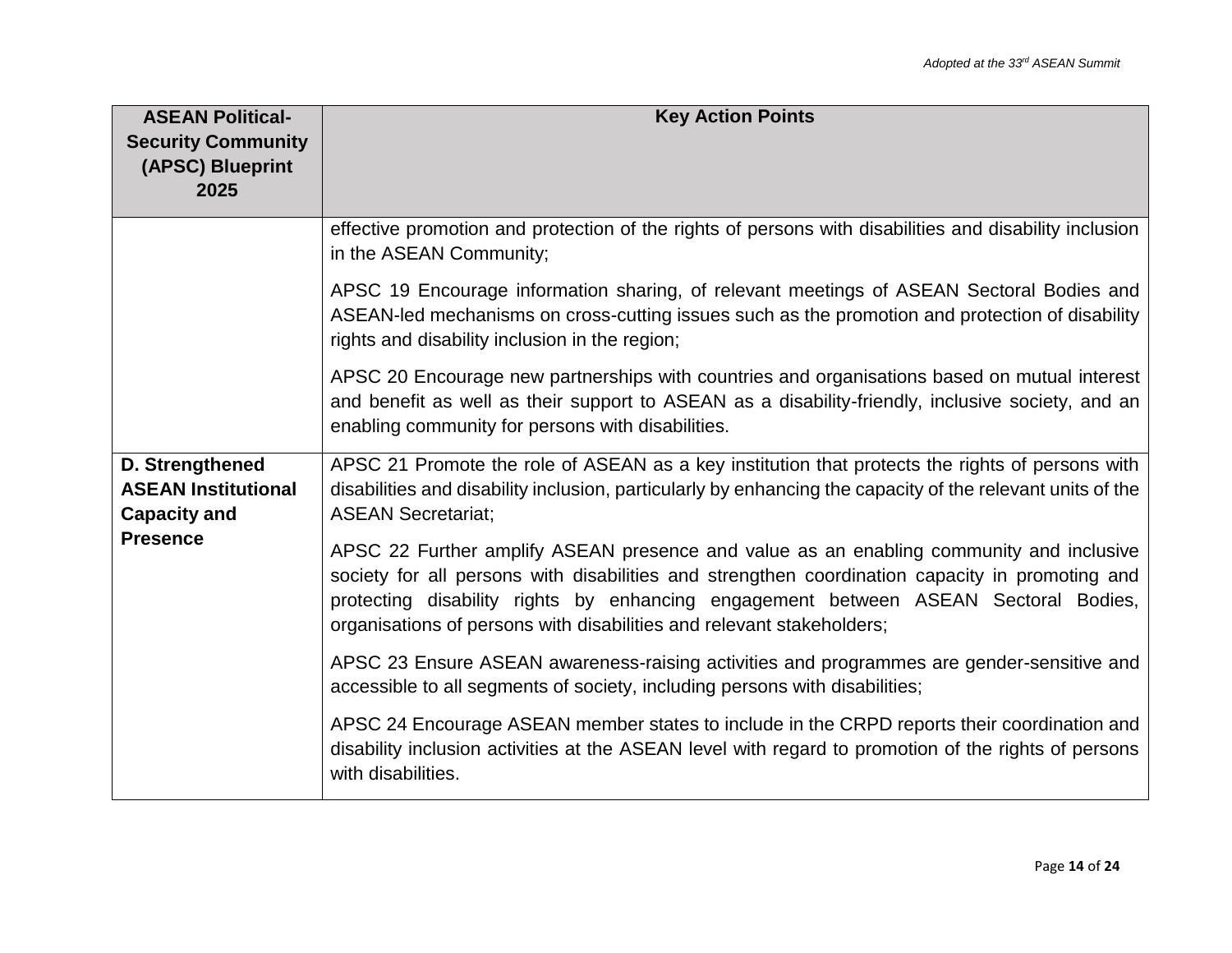| <b>ASEAN Economic</b><br><b>Community (AEC)</b><br><b>Blueprint 2025</b> | <b>Key Action Points</b>                                                                                                                                                                                                                                                                                                                                                                                                                                               |
|--------------------------------------------------------------------------|------------------------------------------------------------------------------------------------------------------------------------------------------------------------------------------------------------------------------------------------------------------------------------------------------------------------------------------------------------------------------------------------------------------------------------------------------------------------|
| A. A Highly<br>integrated and<br>cohesive Economy                        | AEC 1 Develop policies that encourage inclusivity of persons with disabilities and the protection of<br>rights of persons with disabilities in harmonising to CRPD concept and to remove obstacles of<br>employment and business opportunities and encourage a disability-inclusive environment for<br>entrepreneurship, enterprises, including social enterprises, cooperatives and regular businesses<br>and e-commerce run by persons with or without disabilities; |
|                                                                          | AEC 2 Enhance equal-opportunity marketplaces for persons with disabilities as consumers, clients,<br>suppliers and entrepreneurs in all ASEAN member states by facilitating more inclusive, accessible,<br>and liberalised trade in services, financial services, and the facilitation of movement of skilled labour<br>and business visitors;                                                                                                                         |
|                                                                          | AEC 3 Enhance financial inclusion by encouraging the development of accessible financial<br>institutions, equipment, and modes of conducting economic transactions such as universally<br>designed banks, ATMs, banknotes and coins, debit/credit card, banking apps and websites, as well<br>as enhancing financial literacy and consumer protection;                                                                                                                 |
|                                                                          | AEC 4 Promote one-stop entrepreneur centres for persons with disabilities to provide information<br>for start-up of Micro, Small, and Medium Enterprises (MSMEs), networking and funding information<br>for entrepreneurs with disabilities and their family members.                                                                                                                                                                                                  |
| <b>B. A Competitive,</b><br>Innovative, and<br><b>Dynamic ASEAN</b>      | AEC 5 Work towards enhancing common ASEAN consumer protection framework by ensuring that<br>it covers all consumers, including those with disabilities, by developing, enforcing and monitoring<br>inclusive consumer protection legislation, and; making available redress mechanisms, including<br>accessible alternative dispute resolution mechanisms;<br>AEC 6 Enhance the protection of intellectual property rights of persons with disabilities;               |
|                                                                          |                                                                                                                                                                                                                                                                                                                                                                                                                                                                        |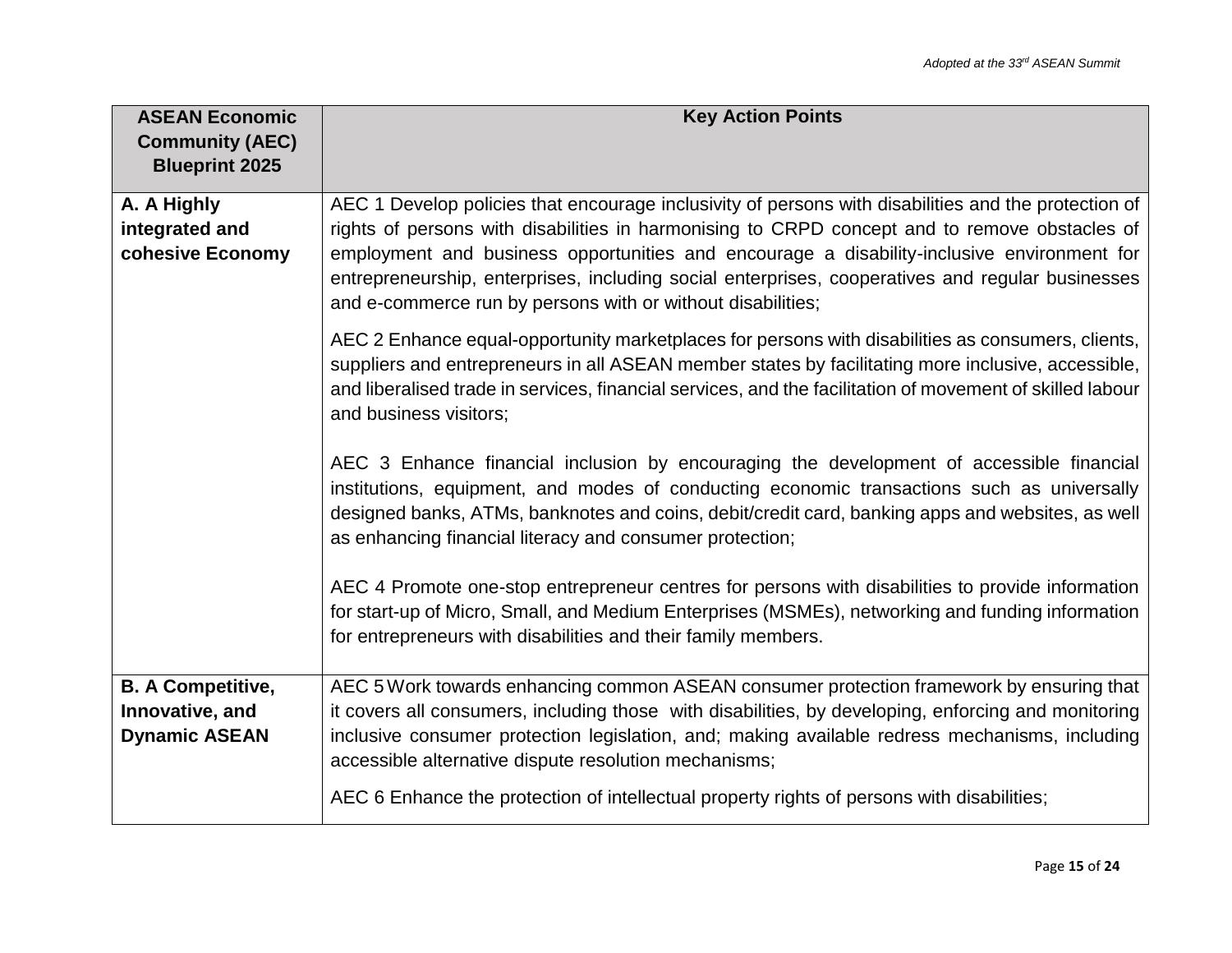| <b>ASEAN Economic</b><br><b>Community (AEC)</b><br><b>Blueprint 2025</b> | <b>Key Action Points</b>                                                                                                                                                                                                                                                                                                                                                                                                                                                                          |
|--------------------------------------------------------------------------|---------------------------------------------------------------------------------------------------------------------------------------------------------------------------------------------------------------------------------------------------------------------------------------------------------------------------------------------------------------------------------------------------------------------------------------------------------------------------------------------------|
|                                                                          | AEC 7 Promote access and the use of materials protected by copyright for persons with disabilities<br>by encouraging ASEAN Member States to ratify the Marrakesh Treaty to Facilitate Access to<br>Published Works for Persons Who Are Blind, Visually Impaired or Otherwise Print Disabled;                                                                                                                                                                                                      |
|                                                                          | AEC 8 Further enhance the support system and enabling environment for highly mobile, intelligent<br>and creative human resources that thrive on knowledge creation and application by encouraging<br>the use of accessible technologies in research and development (R&D) activities and by<br>continuously engaging individuals who use these accessible technologies such as persons with<br>disabilities;                                                                                      |
|                                                                          | AEC 9 Foster a more inclusive economy in the region by encouraging reasonable tax exemption<br>on the sale of assistive and/or adaptive devices and technologies which are used by persons with<br>disabilities and elderly/older persons to increase their productivity in a built-environment that is yet<br>to be made accessible and enabling;                                                                                                                                                |
|                                                                          | AEC 10 Encourage the deployment and utilisation of technology that is efficient, has low<br>environmental impact, and increases mobility of persons with disabilities.                                                                                                                                                                                                                                                                                                                            |
| <b>C. Enhanced</b><br>connectivity and<br><b>Sectoral cooperation</b>    | AEC 11 Encourage accessible transport in ASEAN towards greater connectivity, efficiency,<br>integration, safety and sustainability to strengthen ASEAN's competitiveness and foster regional<br>inclusive growth and development in the areas of land and rail transport, air transport, maritime<br>transport and transport facilitation, and to embrace sustainable transport as a new key sectoral<br>focus as it has a vital role to play in the sustainable development of the ASEAN region; |
|                                                                          | AEC 12 Promote smart city projects that have inclusive infrastructure and technologies that are<br>accessible to urban dwellers with disabilities;                                                                                                                                                                                                                                                                                                                                                |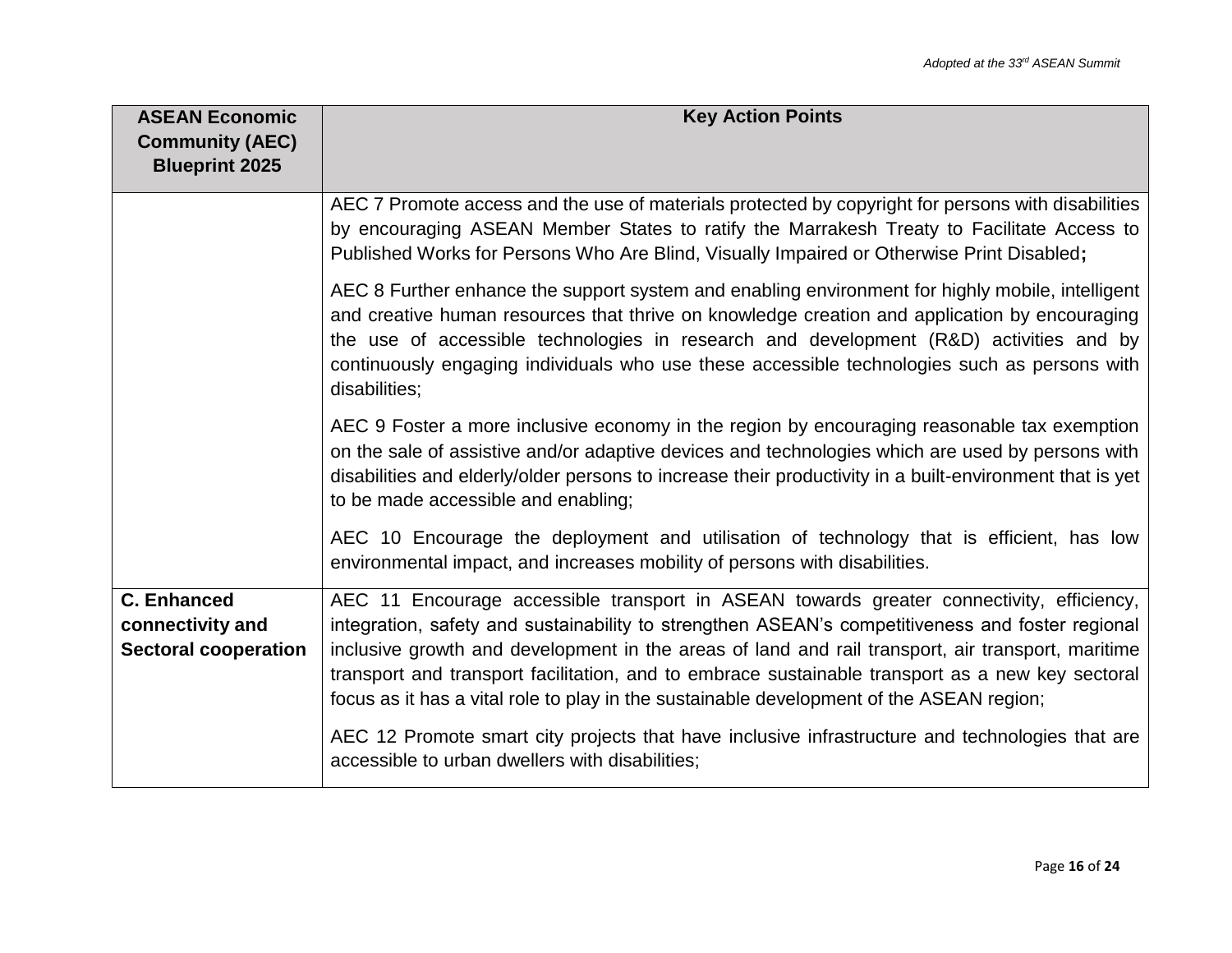| <b>ASEAN Economic</b><br><b>Community (AEC)</b><br><b>Blueprint 2025</b> | <b>Key Action Points</b>                                                                                                                                                                                                                                                                                                                                                                                                                                                                                                                                                                                              |
|--------------------------------------------------------------------------|-----------------------------------------------------------------------------------------------------------------------------------------------------------------------------------------------------------------------------------------------------------------------------------------------------------------------------------------------------------------------------------------------------------------------------------------------------------------------------------------------------------------------------------------------------------------------------------------------------------------------|
|                                                                          | AEC 13 Encourage inclusive ICT by improving its accessibility and usability for persons with<br>disabilities and by upgrading digital skill sets of developers and users to have a more digitally<br>empowered and connected ASEAN people and stakeholders;                                                                                                                                                                                                                                                                                                                                                           |
|                                                                          | AEC 14 Further encourage inclusive economic regional integration through an intensified e-<br>Commerce cooperation by harmonising consumer rights and protection laws including rights and<br>protection laws relevant to consumers and entrepreneurs with disabilities, harmonising legal<br>frameworks for accessible online dispute resolution and alternative dispute resolution by enhancing<br>the use of technology, and, encouraging the use of inter-operable, mutually recognised, secure,<br>reliable, accessible, and user-friendly e-identification and authorisation (electronic signature)<br>schemes; |
|                                                                          | AEC 15 Foster food security and accessibility of the food landscape in the region by empowering<br>producers and consumers with disabilities through strategic efforts such as, training farmers with<br>disabilities in the use of new technologies including assistive technologies for farming, developing<br>a comprehensive public transportation, and providing affordable and accessible food delivery<br>systems;                                                                                                                                                                                             |
|                                                                          | AEC 16 Promote responsible, sustainable and accessible tourism development through accessible<br>transportation, communication, and infrastructure in the ASEAN region, and strengthen<br>coordination and capacity of local communities in providing reasonable accommodation to access<br>facilities and services;                                                                                                                                                                                                                                                                                                  |
|                                                                          | AEC 17 Promote the development of a strong universal healthcare industry that will contribute to<br>accessible and affordable, good quality healthcare, products and services; registration processes<br>and nutrition labelling are accessible including to persons with low vision or who are blind, and                                                                                                                                                                                                                                                                                                            |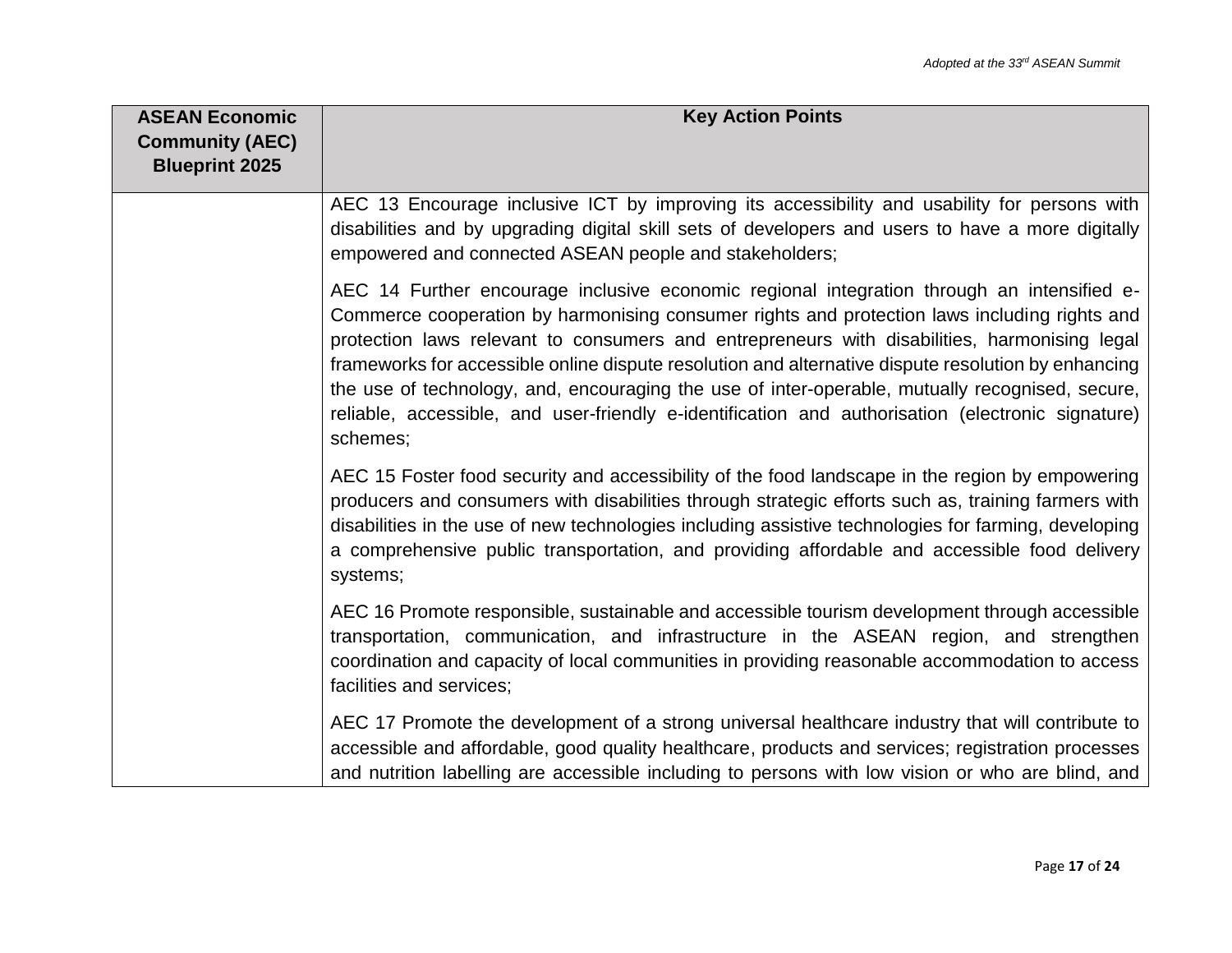| <b>ASEAN Economic</b><br><b>Community (AEC)</b><br><b>Blueprint 2025</b>       | <b>Key Action Points</b>                                                                                                                                                                                                                                                                                                                                               |
|--------------------------------------------------------------------------------|------------------------------------------------------------------------------------------------------------------------------------------------------------------------------------------------------------------------------------------------------------------------------------------------------------------------------------------------------------------------|
|                                                                                | persons with learning disabilities and; facilitating the mobility of healthcare professionals including<br>personal care assistants for persons with disabilities and elderly/older persons in the region;                                                                                                                                                             |
|                                                                                | AEC 18 Promote incentive systems and support mechanisms that will increase the engagement of<br>women and youth with disabilities in science technology, and innovation.                                                                                                                                                                                               |
| D. A resilient,<br>inclusive, people-<br>oriented and people-<br>centred ASEAN | AEC 19 Encourage corporations to practice corporate social responsibility and promote sustainable<br>development, including developing and implementing disability-inclusive initiatives that complement<br>the United Nations Guiding Principles on Business and Human Rights;                                                                                        |
|                                                                                | AEC 20 Promote MSME productivity and inclusion for persons with disabilities by maximising the<br>potential of technology and innovation through an understanding of key trends, and promoting<br>entrepreneurial education and capacity-building programs;                                                                                                            |
|                                                                                | AEC 21 Provide support to persons with disabilities to enable them to start business by providing<br>access to diversified financial sources that are responsive to the economic status of persons with<br>disabilities and streamlining processes in obtaining permits and licenses;                                                                                  |
|                                                                                | AEC 22 Encourage entrepreneurship and human capital development of persons with disabilities<br>in ASEAN by creating a more conducive environment for entrepreneurship through the ASEAN<br>SME On-line Academy that is accessible to persons with disabilities; and enhancing human capital<br>development for MSMEs, particularly youth and women with disabilities; |
|                                                                                | AEC 23 Foster and support private sector groups in initiating cluster groups to engage in specific<br>issues including those that impact entrepreneurs with disabilities;                                                                                                                                                                                              |
|                                                                                | AEC 24 Encourage and support the creation of inclusive business opportunities for growth and<br>employment, and access to financial services of persons with disabilities.                                                                                                                                                                                             |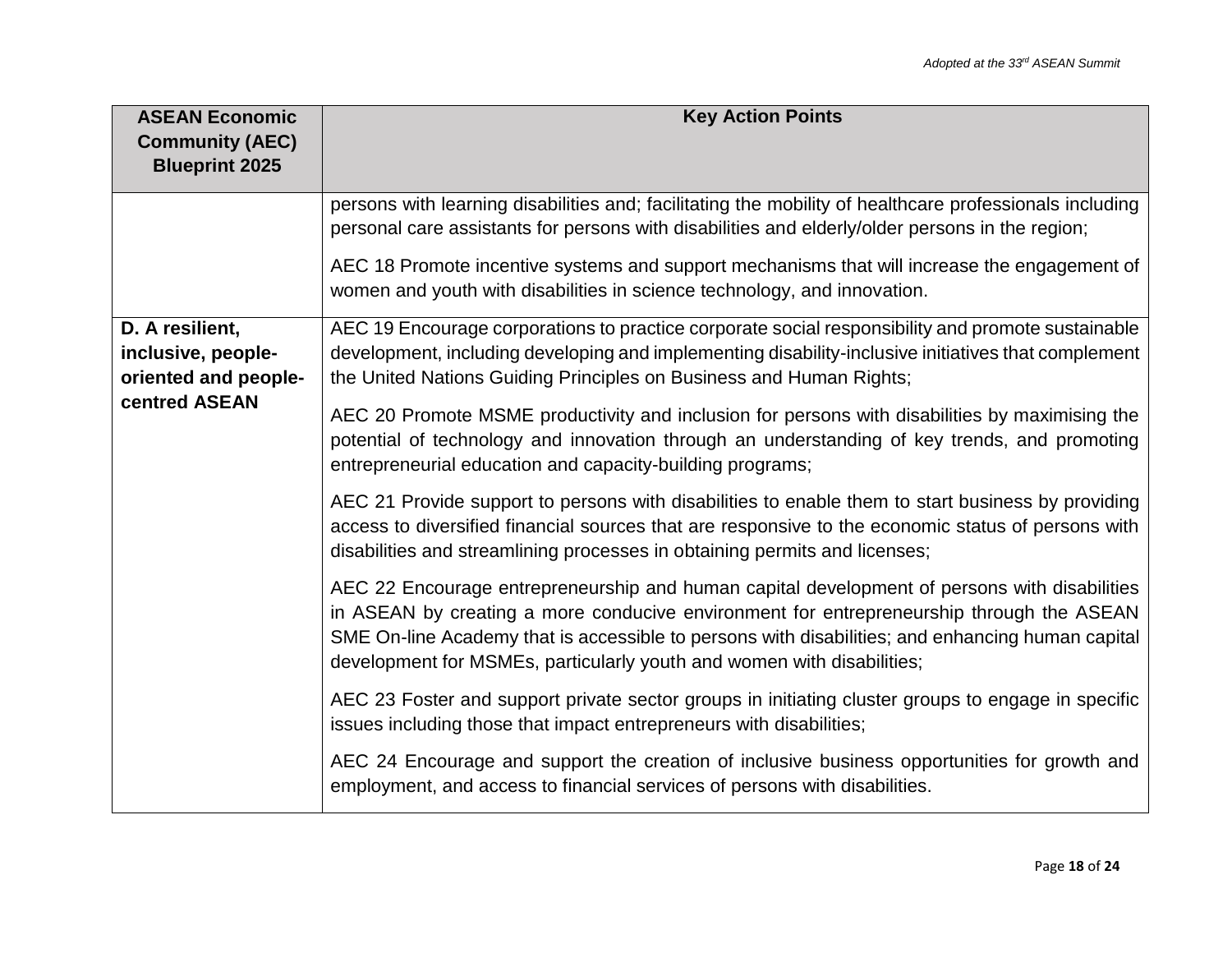| <b>ASEAN Economic</b><br><b>Community (AEC)</b><br><b>Blueprint 2025</b> | <b>Key Action Points</b>                                                                                                                                                                                                                  |
|--------------------------------------------------------------------------|-------------------------------------------------------------------------------------------------------------------------------------------------------------------------------------------------------------------------------------------|
| <b>E. A Global ASEAN</b>                                                 | AEC 25 Encourage an inclusive global economy and non-discrimination for persons with disabilities<br>in the region through the promotion of equitable opportunity to employment and entrepreneurship<br>and economic integration for all. |

| <b>ASEAN Socio-</b>        | <b>Key Action Points</b>                                                                                                                                                                                                                                                                                                                                                                                                                                                                                                            |
|----------------------------|-------------------------------------------------------------------------------------------------------------------------------------------------------------------------------------------------------------------------------------------------------------------------------------------------------------------------------------------------------------------------------------------------------------------------------------------------------------------------------------------------------------------------------------|
| <b>Cultural Community</b>  |                                                                                                                                                                                                                                                                                                                                                                                                                                                                                                                                     |
| (ASCC) Blueprint           |                                                                                                                                                                                                                                                                                                                                                                                                                                                                                                                                     |
| 2025                       |                                                                                                                                                                                                                                                                                                                                                                                                                                                                                                                                     |
| A. Engages and             | ASCC 1 Promote the rights of all persons with disabilities to full, equal, and effective participation                                                                                                                                                                                                                                                                                                                                                                                                                              |
| <b>Benefits the People</b> | in all aspects of life in all ASEAN Member States;                                                                                                                                                                                                                                                                                                                                                                                                                                                                                  |
|                            | ASCC 2 Enhance access to social protection and economic opportunities to attain independent<br>living for persons with disabilities, ensuring their rights to live with dignity within an engaged and<br>empowered community, including opportunities to enjoy and take part in socio-cultural and religious<br>activities, sports and leisure;                                                                                                                                                                                     |
|                            | ASCC 3 Strengthen capacity building activities relevant to persons with disabilities and their family<br>members, personal assistants and caregivers, focusing on diversity, inclusion, social norm change,<br>anti-stigma, unconscious bias and discrimination against persons with disabilities, and their<br>application in the daily roles and functions of service providers, including civil servants, legal<br>professionals, social welfare officers, law enforcement officials, and healthcare providers, among<br>others; |
|                            | ASCC 4 Provide spaces and opportunities for persons with disabilities to actively participate and<br>be involved in decision-making processes in the work of relevant bodies, mechanisms and                                                                                                                                                                                                                                                                                                                                        |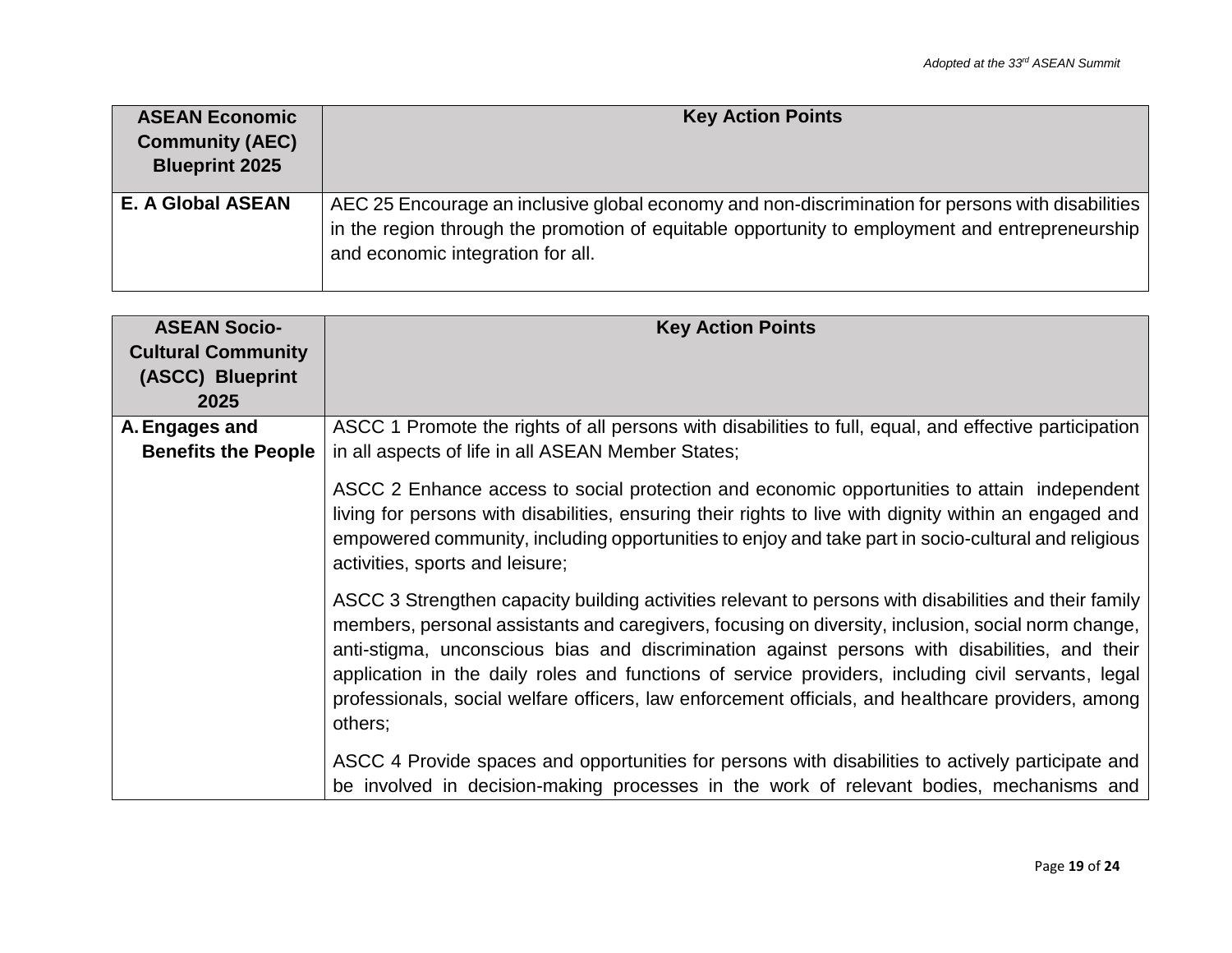| <b>ASEAN Socio-</b>       | <b>Key Action Points</b>                                                                                                                                                                                                                                                                                                                                                                                                                                                                                             |
|---------------------------|----------------------------------------------------------------------------------------------------------------------------------------------------------------------------------------------------------------------------------------------------------------------------------------------------------------------------------------------------------------------------------------------------------------------------------------------------------------------------------------------------------------------|
| <b>Cultural Community</b> |                                                                                                                                                                                                                                                                                                                                                                                                                                                                                                                      |
| (ASCC) Blueprint          |                                                                                                                                                                                                                                                                                                                                                                                                                                                                                                                      |
| 2025                      |                                                                                                                                                                                                                                                                                                                                                                                                                                                                                                                      |
|                           | platforms under the auspices of ASCC, including CSO, organisations of persons with disabilities,<br>private sector and other stakeholders.                                                                                                                                                                                                                                                                                                                                                                           |
|                           | ASCC 5 Enhance availability and accessibility of websites; including of public and private sectors,<br>in particular online banking; as well as use of new technologies, information and communication<br>technologies, assistive technologies, and adaptive technologies for persons with disabilities.                                                                                                                                                                                                             |
| <b>B.</b> Inclusive       | ASCC 6 Introduce upstream health and welfare policies <sup>4</sup> and laws, and mainstream <sup>5</sup> human rights-<br>based approach for persons with disabilities, particularly women and children with disabilities, to<br>ensure equitable, accessible, and comprehensive quality health care, including reproductive and<br>sexual health services that address challenges and needs of persons with different types of<br>disabilities and affordable rehabilitation programmes in all ASEAN Member States; |
|                           | ASCC 7 Recognise and mainstream the rights of persons with disabilities to fully participate in all<br>aspects of their community life by respecting their autonomy, independence and decision-making<br>and to ensure that the community services, and facilities are responsive to the needs of persons<br>with disabilities;                                                                                                                                                                                      |
|                           | ASCC 8 Encourage the harmonisation of regional and national labour policies and laws concerning<br>the rights of persons with disabilities in accordance with obligations under relevant ILO Conventions<br>and human rights instruments, applicable to ASEAN Member States;                                                                                                                                                                                                                                         |

l

<sup>&</sup>lt;sup>4</sup> Upstream health policies include social determinant considerations, spanning social and economic inequalities and the environmental risk factors that play an essential causal role in poor health outcomes.

<sup>&</sup>lt;sup>5</sup> Mainstreaming human rights is a process of integrating human rights principles such as inclusion, participation, non-discrimination, equality, and accessibility. Please find further details on mainstreaming human rights, as applied in this document.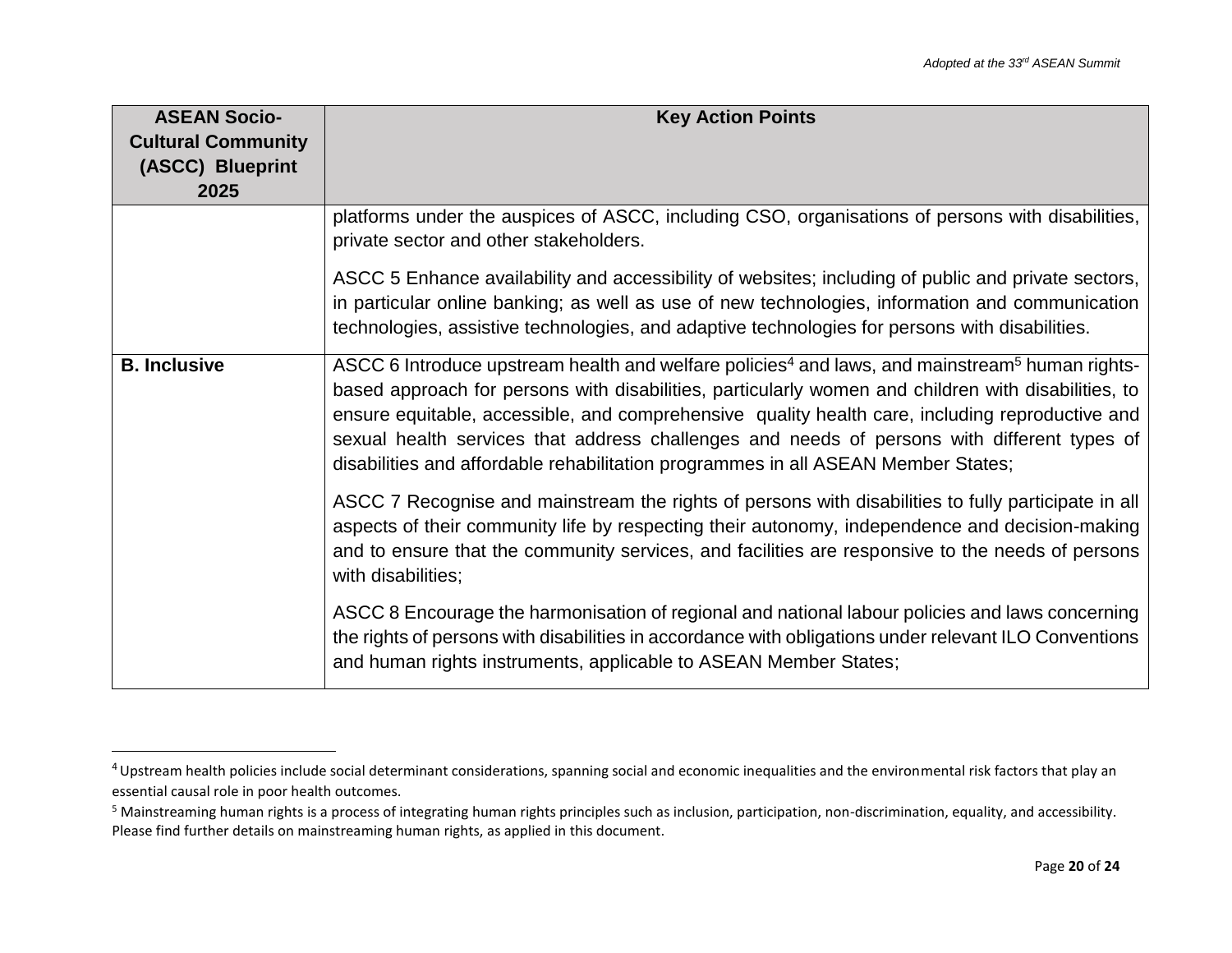| <b>ASEAN Socio-</b>       | <b>Key Action Points</b>                                                                                                                                                                                                                                                                                                                                                                                                                                                                                                                                   |
|---------------------------|------------------------------------------------------------------------------------------------------------------------------------------------------------------------------------------------------------------------------------------------------------------------------------------------------------------------------------------------------------------------------------------------------------------------------------------------------------------------------------------------------------------------------------------------------------|
| <b>Cultural Community</b> |                                                                                                                                                                                                                                                                                                                                                                                                                                                                                                                                                            |
| (ASCC) Blueprint          |                                                                                                                                                                                                                                                                                                                                                                                                                                                                                                                                                            |
| 2025                      |                                                                                                                                                                                                                                                                                                                                                                                                                                                                                                                                                            |
|                           | ASCC 9 Promote equal-opportunity, accessible and inclusive regular marketplaces for consumers,<br>clients, suppliers and entrepreneurs in all ASEAN Member States, and link with regional initiatives;                                                                                                                                                                                                                                                                                                                                                     |
|                           | ASCC 10 Promote products made by persons with disabilities to wider markets to increase<br>demands for these products, including through national procurement policies and regulations;                                                                                                                                                                                                                                                                                                                                                                    |
|                           | ASCC 11 Promote the rights of persons with disabilities as a core ASEAN Community value by<br>including this concept of inclusive disability in the ASEAN studies curriculum to be promoted for<br>adoption by educational institutions of ASEAN Member States;                                                                                                                                                                                                                                                                                            |
|                           | ASCC 12 Advance inclusive educational systems and capacity building activities at all levels by<br>promoting universal access to quality education for students, along with their teachers, school<br>administrators and staff, and parents with or without disabilities; through, among others, providing<br>sign language interpretations, and note takers;                                                                                                                                                                                              |
|                           | ASCC 13 Recognise the rights of persons with disabilities to live by their choice, and to ensure a<br>wide range of selection with regard to living with dignity <sup>6</sup> , making their own decision and to<br>guarantee autonomy for persons with disabilities over living arrangements and accessibility, and to<br>protect both within and outside the home, from all forms of disability based-discrimination, the<br>deprivation of liberty, exploitation, abuse and violence, including sexual and gender-based<br>discrimination and violence; |

 $\overline{\phantom{a}}$ 

<sup>6</sup> Living with dignity refers to the right to choose where and with whom to live, with no obligation to be bound to particular living arrangement; and access to a range of living options, including supported living, and inclusion in the community on an equal basis. The concept of living with dignity is an extended version of "independent living" (CRPD 19) and emphasises the cultural elements of family and home, as observed in the ASEAN member states.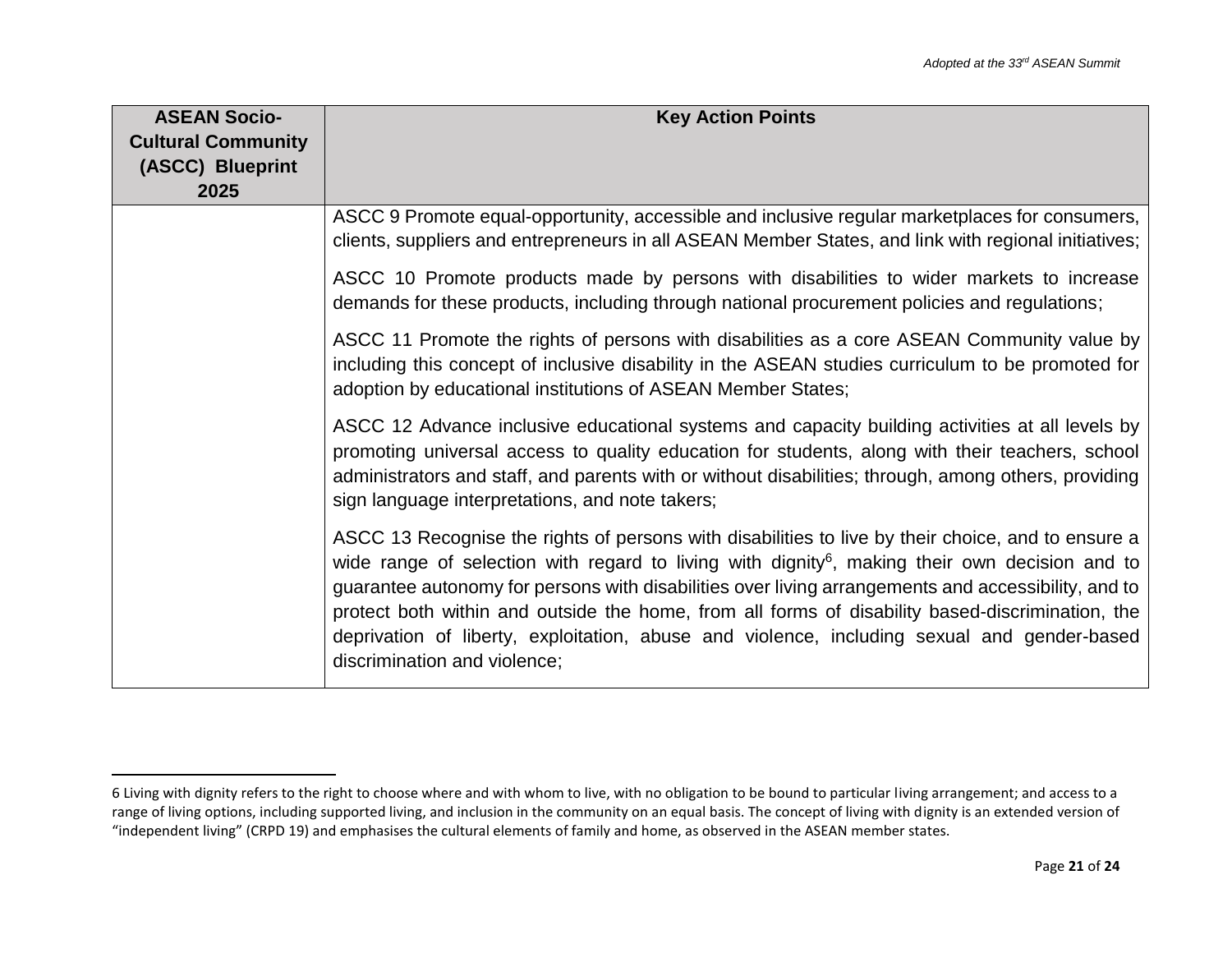| <b>ASEAN Socio-</b><br><b>Cultural Community</b><br>(ASCC) Blueprint | <b>Key Action Points</b>                                                                                                                                                                                                                                                                                                                                                                                                                            |
|----------------------------------------------------------------------|-----------------------------------------------------------------------------------------------------------------------------------------------------------------------------------------------------------------------------------------------------------------------------------------------------------------------------------------------------------------------------------------------------------------------------------------------------|
| 2025                                                                 | ASCC 14 Support the development of various cultural resources that recognise the inclusion,<br>dignity, and equal rights of persons with disabilities, and celebrate inclusion and full participation in<br>all aspects of social and cultural life as a fundamental right and expression of shared values;                                                                                                                                         |
|                                                                      | ASCC 15 Ensure universal access to build environment, especially educational, health and legal<br>institutions and services, law enforcement agencies, national human rights institutions, and offices<br>of service providers, including public transportation, applying universal design standards, and<br>accessible information and communication technology focusing on issues of gender and various<br>age-groups in all ASEAN member states; |
|                                                                      | ASCC 15.1 Ensure the recognition of national sign language as the language for the deaf<br>in all ASEAN Member States;                                                                                                                                                                                                                                                                                                                              |
|                                                                      | ASCC 15.2 Continuously develop and develop the usage of the national sign language in<br>the area of education in all ASEAN Member States.                                                                                                                                                                                                                                                                                                          |
| <b>C.</b> Sustainable                                                | ASCC 16 Ensure considerations of persons with disabilities are integrated in the process of creating<br>an equitable access to sustainable environment that fosters positive social change and economic<br>development and links positively with urban, peri-urban and rural areas;                                                                                                                                                                 |
|                                                                      | ASCC 17 Integrate principles of universal design for persons with disabilities in all urban planning<br>and management approaches through strengthening policies, strategic partnership, and<br>coordination with relevant sectors for sustainable and accessible infrastructure systems for livable<br>cities and a green ASEAN;                                                                                                                   |
|                                                                      | ASCC 18 Promote the participation with communities and interest groups, in particular persons<br>with disabilities in the development of comprehensive and coherent responses to climate change,<br>Greenhouse Gas (GHG) inventory, and vulnerability assessments;                                                                                                                                                                                  |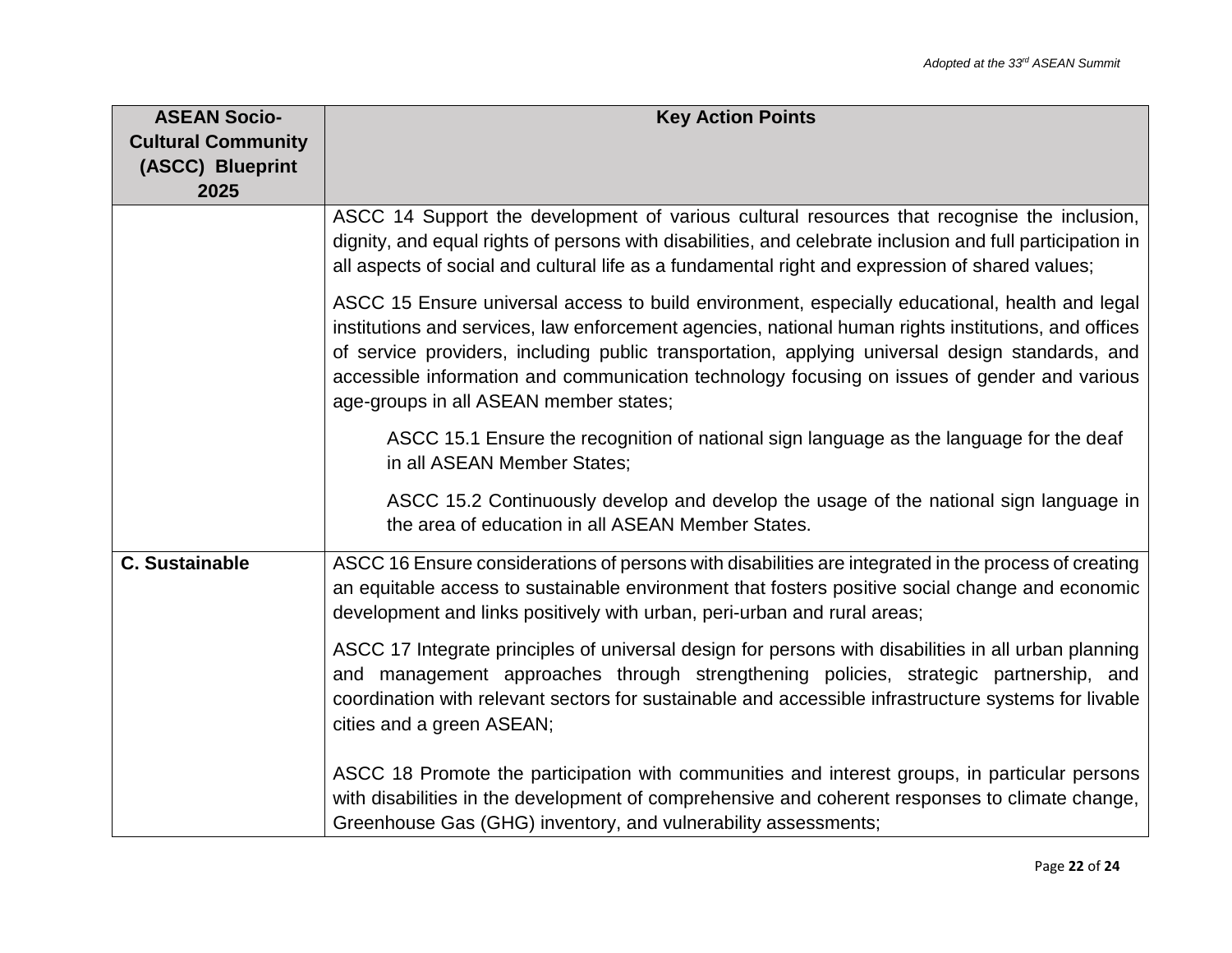| <b>ASEAN Socio-</b>                           | <b>Key Action Points</b>                                                                                                                                                                                                                                                                                                                                                                                                               |
|-----------------------------------------------|----------------------------------------------------------------------------------------------------------------------------------------------------------------------------------------------------------------------------------------------------------------------------------------------------------------------------------------------------------------------------------------------------------------------------------------|
| <b>Cultural Community</b><br>(ASCC) Blueprint |                                                                                                                                                                                                                                                                                                                                                                                                                                        |
| 2025                                          |                                                                                                                                                                                                                                                                                                                                                                                                                                        |
|                                               | ASCC 19 Encourage ASEAN Member States, sectoral institutions, private sector actors, and<br>community members to mainstream human rights and protect interests of persons with disabilities<br>in implementing climate change adaptation and mitigation, including climate change risk<br>management and GHG emission reduction, sound waste management, and energy efficiency.                                                        |
| <b>D. Resilient</b>                           | ASCC 20 Ensure alignment of national and local disaster management laws, policies, plans, and<br>programs with international and regional disaster risk reduction and resilience frameworks to foster<br>a more disability inclusive and disaster resilient environment that anticipate, respond, cope, and<br>adapt to disasters, and build back better from the beginning, smarter, and faster in all ASEAN<br><b>Member States;</b> |
|                                               | ASCC 21 Develop disability inclusive disaster resilience plans including risk assessments,<br>emergency response plans, and recovery and rehabilitation plans, and allocate resources, and<br>ensure active involvement of persons with disabilities, particularly children, women, youth and<br>elderly/older persons;                                                                                                                |
|                                               | ASCC 22 Promote the sharing of good practices and lessons learned on disaster risk reduction to<br>build on those and other innovative measures in creating disability inclusive disaster management<br>plans, programmes, and procedures; conduct trainings and capacity building activities for local,<br>national, and community emergency response managers, and first responders;                                                 |
|                                               | ASCC 23 Ensure that persons with disabilities have access to disability inclusive national, local,<br>and community level public offices, facilities, equipment, and relevant resources used in emergency<br>situations;                                                                                                                                                                                                               |